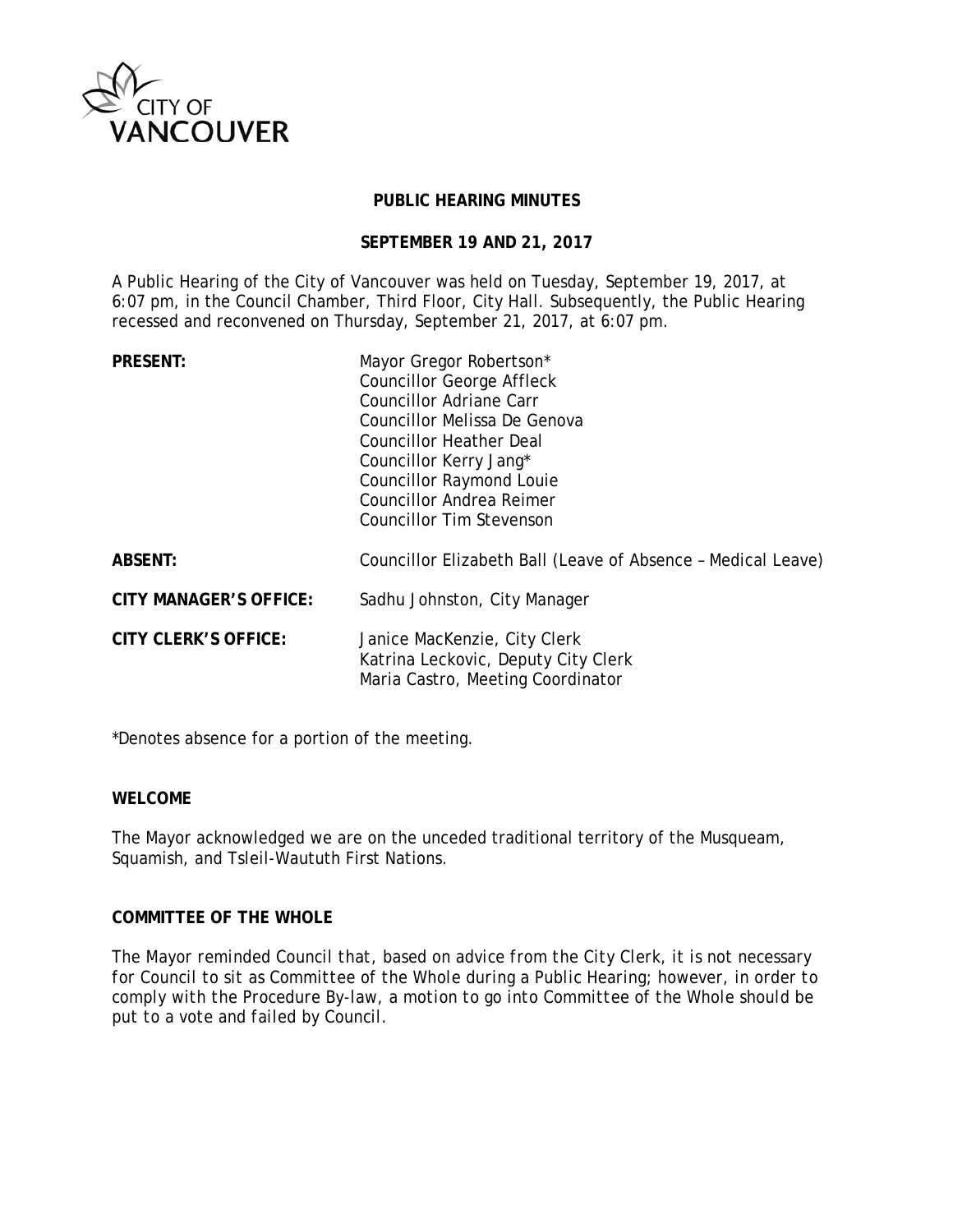#### MOVED by Councillor Deal SECONDED by Councillor Louie

THAT this Council resolve itself into Committee of the Whole, Mayor Robertson in the Chair, to consider proposed amendments to the zoning by-laws.

LOST

(Councillors Affleck, Carr, De Genova, Deal, Jang, Louie, Reimer, Stevenson and Mayor Robertson opposed)

## **1. TEXT AMENDMENT: 2017 Inflationary Rate Adjustments to Density Bonus Contributions**

An application by the General Manager of Planning, Urban Design and Sustainability was considered as follows:

Summary: To amend the Zoning and Development By-law to implement inflationary adjustments to the Density Bonus Contributions by increasing the values of the affordable housing shares and the amenity shares in the RM-8 and RM-8N Districts Schedule and in the RM-9, RM-9A, RM-9N, RM-9AN, and RM-9BN Districts Schedule.

The General Manager of Planning, Urban Design and Sustainability recommended approval.

#### **Summary of Correspondence**

No correspondence was received on this application since it was referred to public hearing and prior to the close of the speakers list and receipt of public comments.

#### **Speakers**

The Mayor called for speakers for and against the application and none were present.

#### **Council Decision**

MOVED by Councillor Deal SECONDED by Councillor Jang

> THAT, the amendments to the Zoning and Development By-law, generally as presented in Schedule A of the Policy Report dated July 11, 2017, entitled "2017 Inflationary Rate Adjustments to Density Bonus Contributions", to increase the values of the affordable housing shares and the amenity shares in the RM-8 and RM-8N Districts Schedule and in the RM-9, RM-9A, RM-9N, RM-9AN, and RM-9BN Districts Schedule, be approved.

CARRIED UNANIMOUSLY (Vote No. 02202)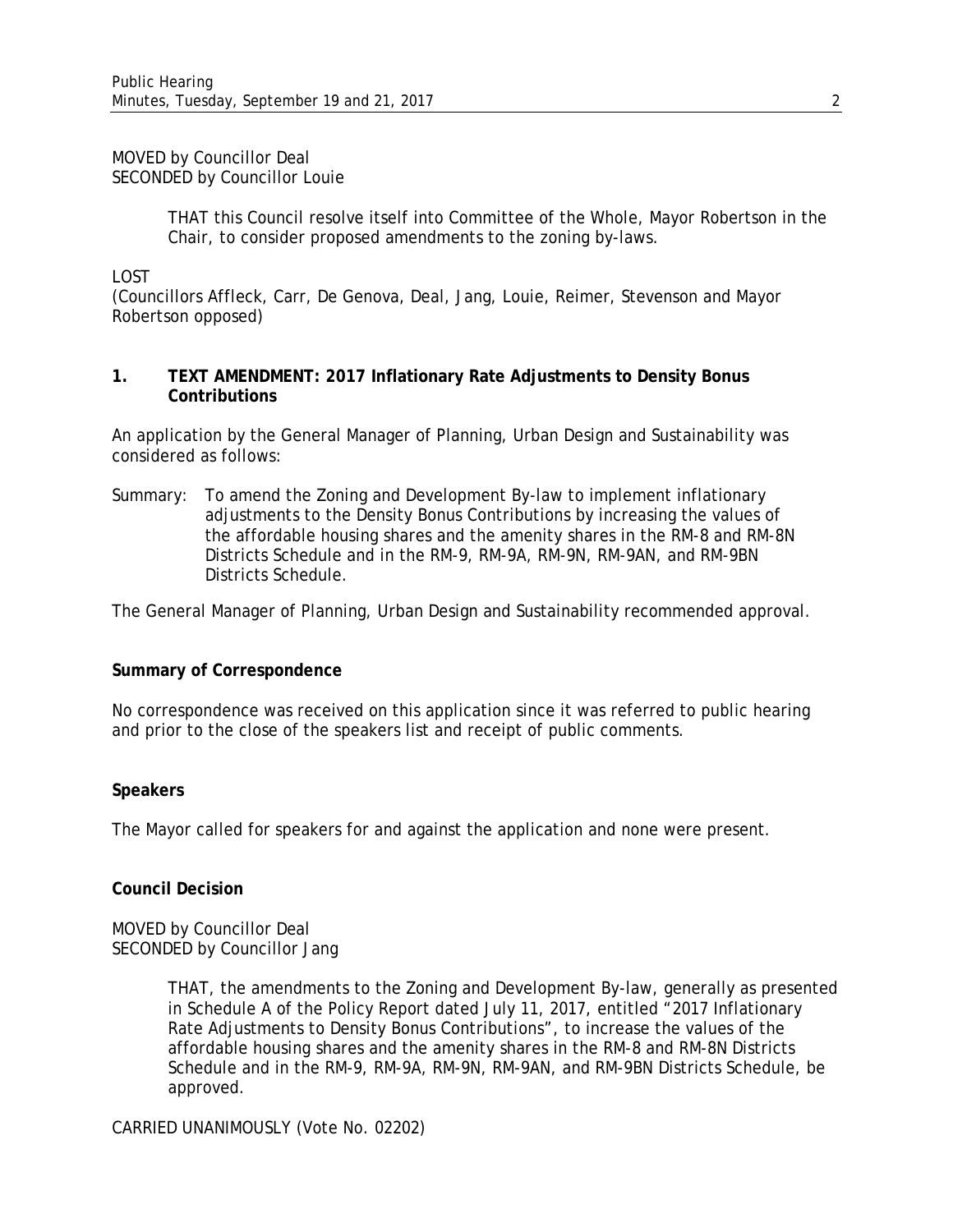## **2. TEXT AMENDMENT: Zoning and Development By-law No. 3575 – Amendment to the General Regulations to Delegate Discretionary Relaxation Powers to Expedite the Delivery of Low Cost Housing for Persons Receiving Assistance**

An application by the General Manager of Planning, Urban Design and Sustainability was considered as follows:

Summary: To amend Section 3, Administration, of the Zoning and Development By-law to delegate authority to the Director of Planning or the Development Permit Board, as the case may be, to relax zoning provisions to facilitate the approval of developments where at a minimum of 70% of all dwelling units within the development are used for low cost housing for persons receiving assistance. The proposed amendments specifically state that the Director of Planning or Development Permit Board's authority to relax zoning regulations does not apply in any of the City's RS and many RT zones.

The General Manager of Planning, Urban Design and Sustainability recommended approval.

Council also had before it a memorandum dated September 6, 2017, from the Acting Assistant Director of Planning, Midtown Division, advising that since referral, staff had determined that a correction was required to the list of zoning districts that could not be considered for relaxation provisions for low cost housing, and that the Temporary Modular Housing Design Guidelines considered and approved in principle by Council at a public hearing in December 2016 (but not adopted) were proposed to be replaced with updated design guidelines and a motion to adopt the updated guidelines was proposed as a new recommendation.

The memorandum also set out a proposed correction to section 3.2.9 (c) of the Zoning and Development By-law regarding relaxations for low cost housing for persons receiving assistance, and included updated Temporary Modular Housing Guidelines for Council's consideration.

The posted by-laws and Summary and Recommendation had been prepared with the above-noted proposed changes.

# **Staff Opening Comments**

Planning, Urban Design and Sustainability staff reviewed the application and, along with Kenny Gilbertson, Vancouver Affordable Housing Agency, the General Manager of Community Services, and the City Manager, responded to questions.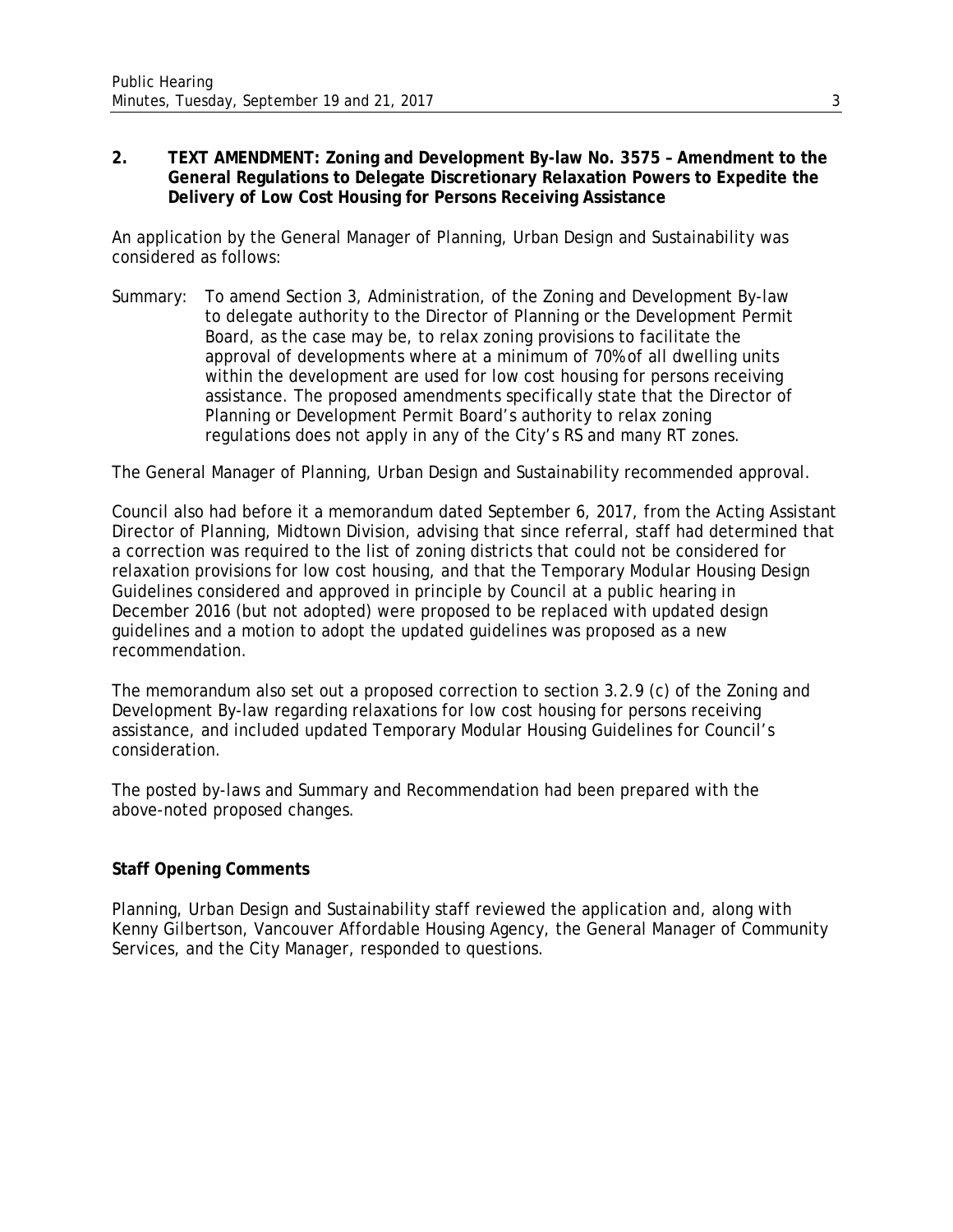## **Summary of Correspondence**

The following correspondence was received since the application was referred to public hearing and prior to the close of the speakers list and receipt of public comments:

- 1 piece of correspondence in support of the application;
- 9 pieces of correspondence in opposition to the application; and
- 1 piece of correspondence related to other matters.

## **Speakers**

The Mayor called for speakers for and against the application.

The following spoke in opposition to the application:

Mark Freeman Sandra Medeiros Ellen Yeung

The speakers list and receipt of public comments closed at 6:54 pm.

## **Staff Closing Comments**

Planning, Urban Design and Sustainability staff provided closing comments.

#### **Council Decision**

MOVED by Councillor Jang SECONDED by Councillor Stevenson

> A. THAT the application to amend the Zoning and Development By-law to delegate to the Director of Planning or the Development Permit Board the discretionary power to relax the provisions of the Zoning and Development By-law for proposed developments where a minimum of 70% of all dwelling units in the development provide for low cost housing for persons receiving assistance, generally as presented in Appendix A of the Policy Report dated July 24, 2017, entitled "Zoning and Development By-law No. 3575 - Amendment to the General Regulations to Delegate Discretionary Relaxation Powers to Expedite the Delivery of Low Cost Housing for Persons Receiving Assistance", and with the amendments as set out in the memorandum dated September 6, 2017, from the Acting Assistant Director of Planning, Midtown Division, be approved.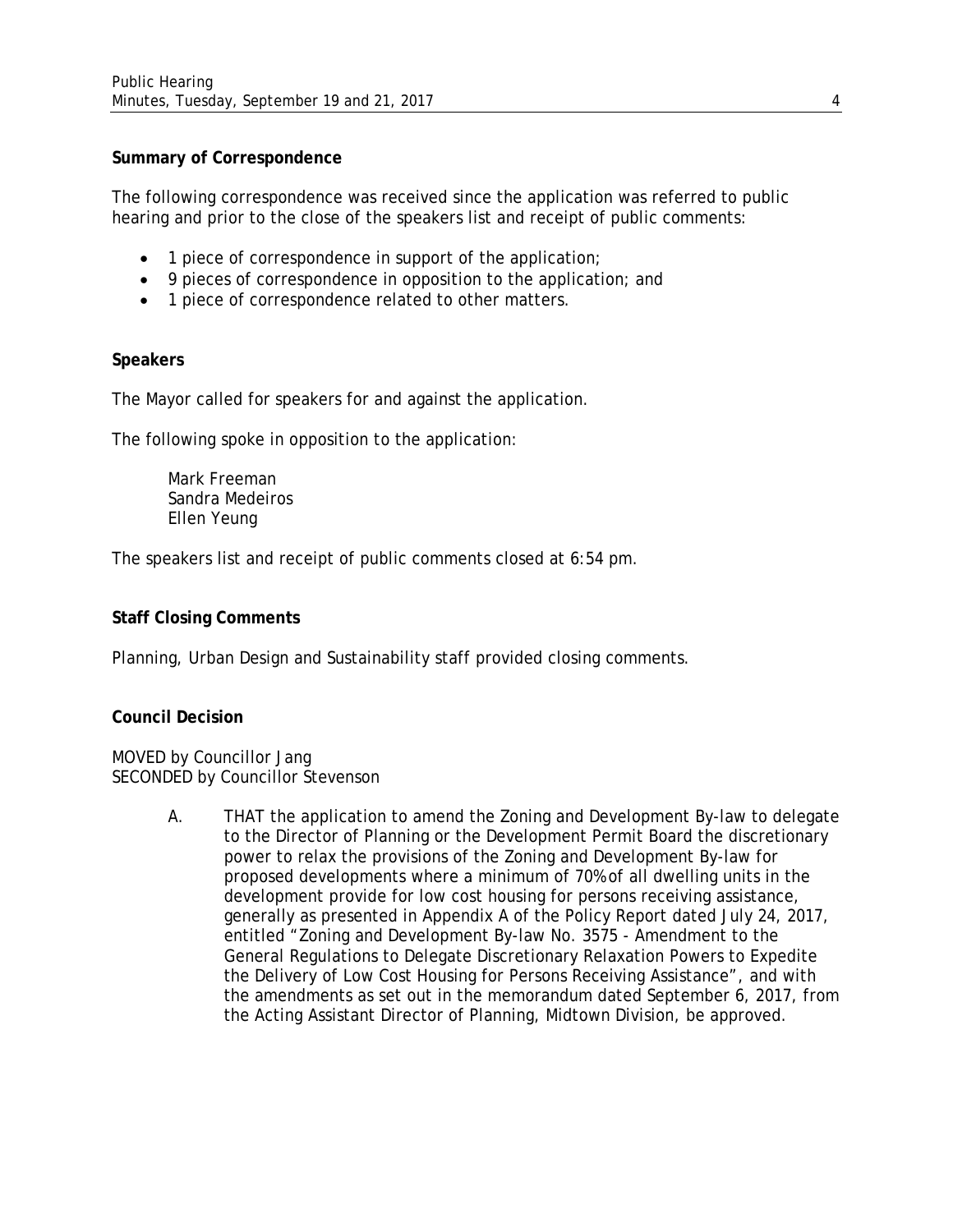B. THAT Council approve the revised Temporary Modular Housing Design Guidelines, generally in accordance with Appendix A of the memorandum dated September 6, 2017, which will replace the Temporary Modular Housing Design Guidelines previously approved in principle by Council as Appendix B of the Policy Report dated October 25, 2016, entitled "Temporary Modular Housing Definition and Regulations: Proposed Amendments to Existing City-Owned CD-1 Sites, and Design Guidelines."

CARRIED UNANIMOUSLY (Vote No. 02203)

# **3. REZONING: 618 West 32nd Avenue - WITHDRAWN**

*\* \* \* \* \**

*At 7:26 pm, it was*

*MOVED by Councillor Deal SECONDED by Councillor Louie*

> *THAT the order of the agenda be varied to deal with Item 7 last, and in the event all agenda items are not completed, Council will recess at 10 pm and reconvene on Thursday, September 21, 2017, at 6 pm.*

*CARRIED UNANIMOUSLY AND BY THE REQUIRED MAJORITY*

*For clarity, the minutes are recorded in chronological order.*

*\* \* \* \* \**

## **4. TEXT AMENDMENT: East Fraser Lands Official Development Plan – Development Phasing Amendment**

An application by Park Lane River District Developments Ltd. (Wesgroup Properties) was considered as follows:

Summary: To amend the East Fraser Lands Official Development Plan (EFL ODP) By-Law, to adjust Section 6, Development Phasing, to allow development of the Town Square Precinct to proceed concurrently with the Waterfront Precinct.

The General Manager of Planning, Urban Design and Sustainability recommended approval, subject to the conditions as set out in the Summary and Recommendation of the Public Hearing agenda.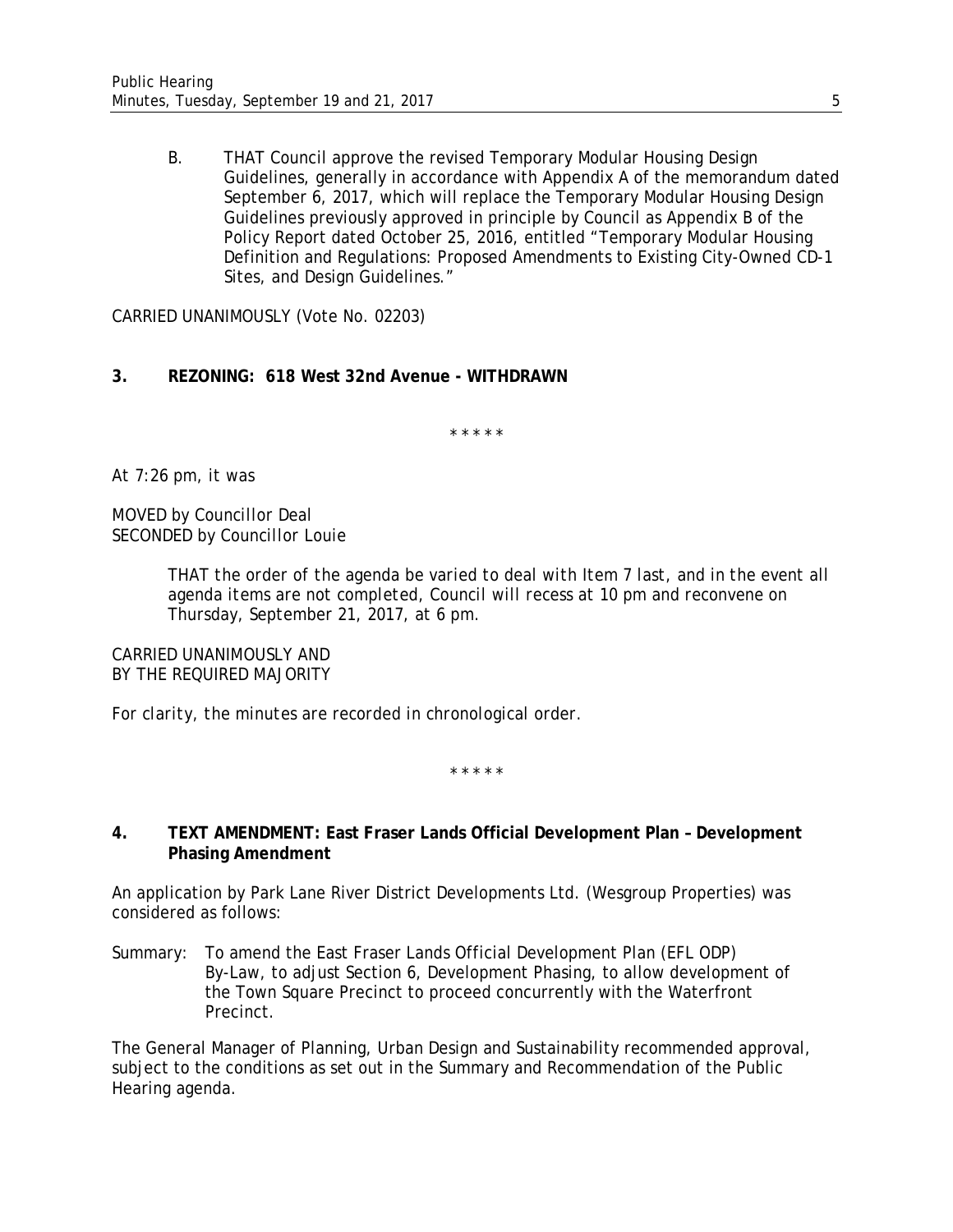# **Staff Opening Comments**

Planning, Urban Design and Sustainability staff responded to questions.

## **Summary of Correspondence**

No correspondence was received on this application since it was referred to public hearing and prior to the close of the speakers list and receipt of public comments.

## **Speakers**

The Mayor called for speakers for and against the application and none were present.

The speakers list and receipt of public comments closed at 7:34 pm.

## **Council Decision**

MOVED by Councillor Louie SECONDED by Councillor Deal

- A. THAT the application by Park Lane River District Developments Ltd. (Wesgroup Properties), the registered owners, to amend the East Fraser Lands Official Development Plan (EFL ODP) By-Law No. 9393, generally as set out in Appendix A of the Policy Report dated July 14, 2017, entitled "East Fraser Lands Official Development Plan – Development Phasing Amendment", be approved.
- B. THAT A above be adopted on the following conditions:
	- (i) THAT the passage of the above resolution creates no legal rights for any person, or obligation on the part of the City and any expenditure of funds or incurring of costs is at the risk of the person making the expenditure or incurring the cost;
	- (ii) THAT any approval that may be granted following the public hearing shall not obligate the City to enact any rezoning by-laws; and
	- (iii) THAT the City and all its officials, including the Approving Officer, shall not in any way be limited or directed in the exercise of their authority or discretion, regardless of when they are called upon to exercise such authority or discretion.

CARRIED UNANIMOUSLY (Vote No. 02204)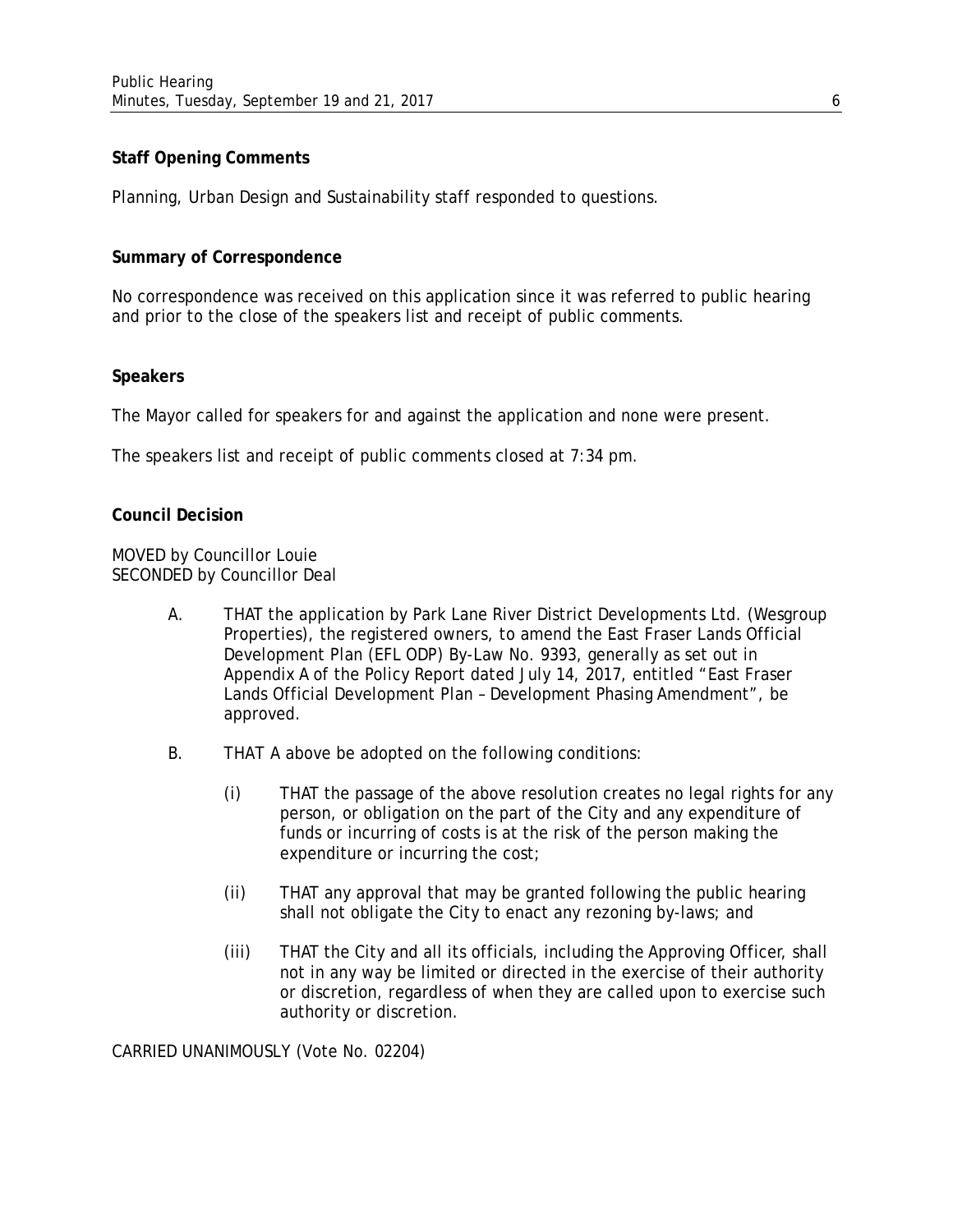# **5. REZONING: 6137 Cambie Street (Chinese Presbyterian Church)**

An application by GBL Architecture Inc. was considered as follows:

Summary: To amend CD-1 (12) (Comprehensive Development) District for 6137 Cambie Street (Chinese Presbyterian Church) to increase the floor space ratio from 0.635 to 3.08 and the height from 9.1 m (30 ft.) to 25.6 m (84 ft.) to permit the development of a seven-storey mixed-use building with a replacement church, private childcare and 20 for-profit affordable rental housing units.

The General Manager of Planning, Urban Design and Sustainability recommended approval, subject to the conditions as set out in the Summary and Recommendation of the Public Hearing agenda.

## **Summary of Correspondence**

The following correspondence was received since the application was referred to public hearing and prior to the close of the speakers list and receipt of public comments:

• 1 piece of correspondence in opposition to the application.

# **Speakers**

The Mayor called for speakers for and against the application and none were present.

The speakers list and receipt of public comments closed at 7:38 pm.

## **Council Decision**

MOVED by Councillor Louie SECONDED by Councillor Jang

> A. THAT the application by GBL Architecture Inc. on behalf of the Trustees of the Chinese Presbyterian Church, the registered owners, to rezone 6137 Cambie Street [*PID: 009-300-970; Lot 2 of Lot B, Block 1008, District Lot 526, Plan 10803*] from CD-1 (Comprehensive Development) District (12) By-law No. 3907 to a new CD-1 (Comprehensive Development) District, to increase the floor space ratio (FSR) from 0.635 to 3.08 and the height from 9.1 m (30 ft.) to 25.6 m (84 ft.) to permit the development of a seven-storey mixed-use building with a replacement church, private childcare and 20 for-profit affordable rental housing units, generally as presented in Appendix A of the Policy Report dated July 11, 2017, entitled "CD-1 Rezoning: 6137 Cambie Street (Chinese Presbyterian Church)", be approved subject to the following conditions: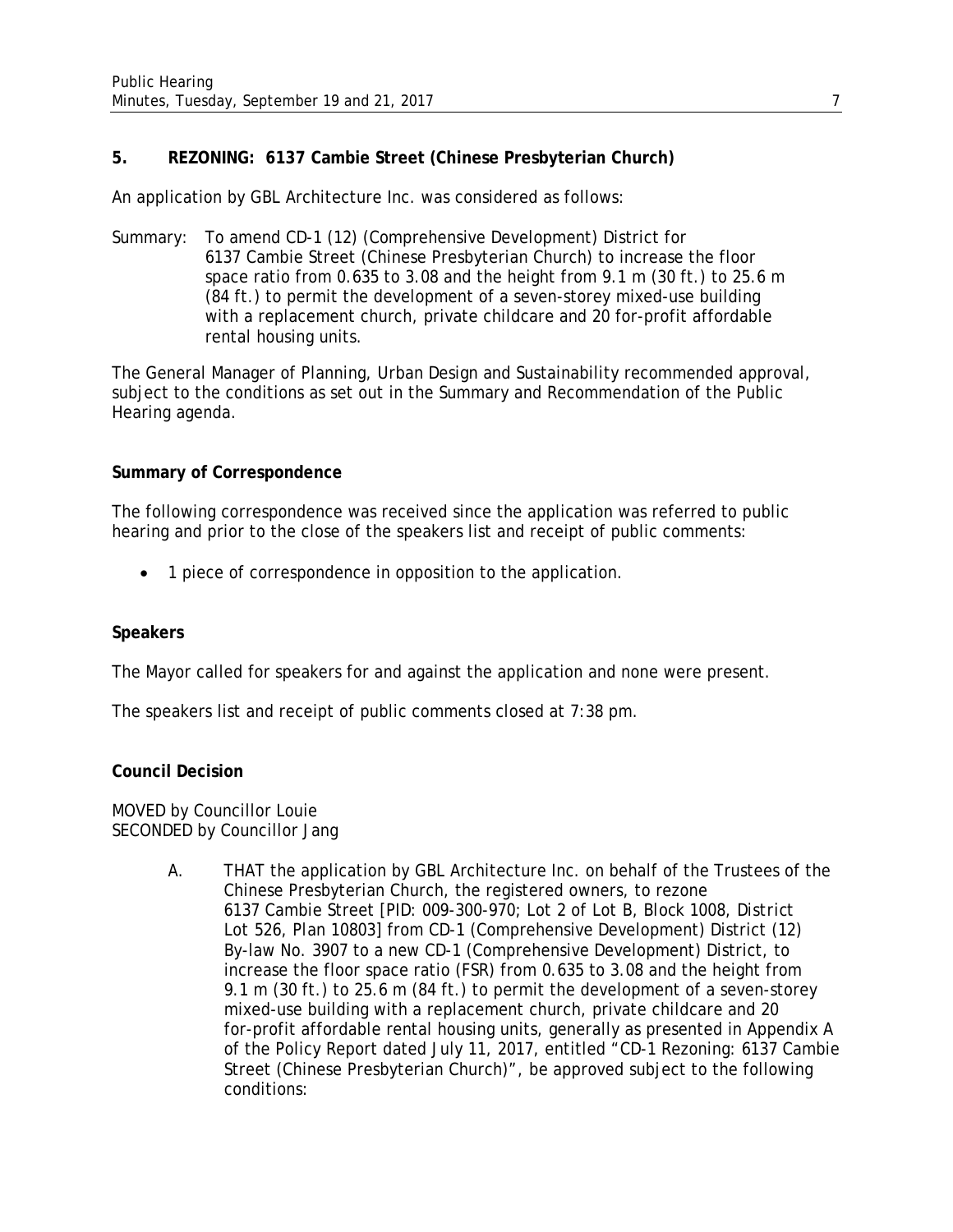## **CONDITIONS OF APPROVAL OF THE FORM OF DEVELOPMENT**

- (a) That the proposed form of development be approved by Council in principle, generally as prepared by GBL Architecture Inc. on behalf of the Chinese Presbyterian Church, and stamped "Received Planning and Development Services (Rezoning Centre), December 21, 2016", provided that the Director of Planning may allow minor alterations to this form of development when approving the detailed scheme of development as outlined in (b) below.
- (b) That, prior to approval by Council of the form of development, the applicant shall obtain approval of a development application by the Director of Planning, who shall have particular regard for the following:

## **Urban Design**

- 1. Consideration to carry out further design development of the Cambie Street elevation to simplify the church expression and relate the placement of the external cross to internal church worship space.
- 2. Design development to enhance the open space on Cambie Street to support a greater degree of gathering and mingling albeit on a busy street.

Note to Applicant: This may entail re-examining the grading design and may also include the use of landscape solutions to provide pedestrian scale and shading.

- 3. Design development of the proposal to ensure the use of and retention of high quality, durable materials at any and all subsequent phases of the approval process, including for a development application and any future amendment(s).
- 4. The proposed unit mix, including 2 one-bedroom units (10%), 16 two-bedroom units (80%) and 2 three-bedroom units (10%), is to be included in the Development Permit drawings.

Note to Applicant: Note to Applicant: Any changes in the unit mix from the rezoning application may only be varied under the discretion of the Director of Planning or Development Permit Board provided that it does not go lower than 35% of the dwelling units designed to be suitable for families with children.

5. Submission of a bird-friendly strategy for the design of the building is encouraged in the application for a development permit.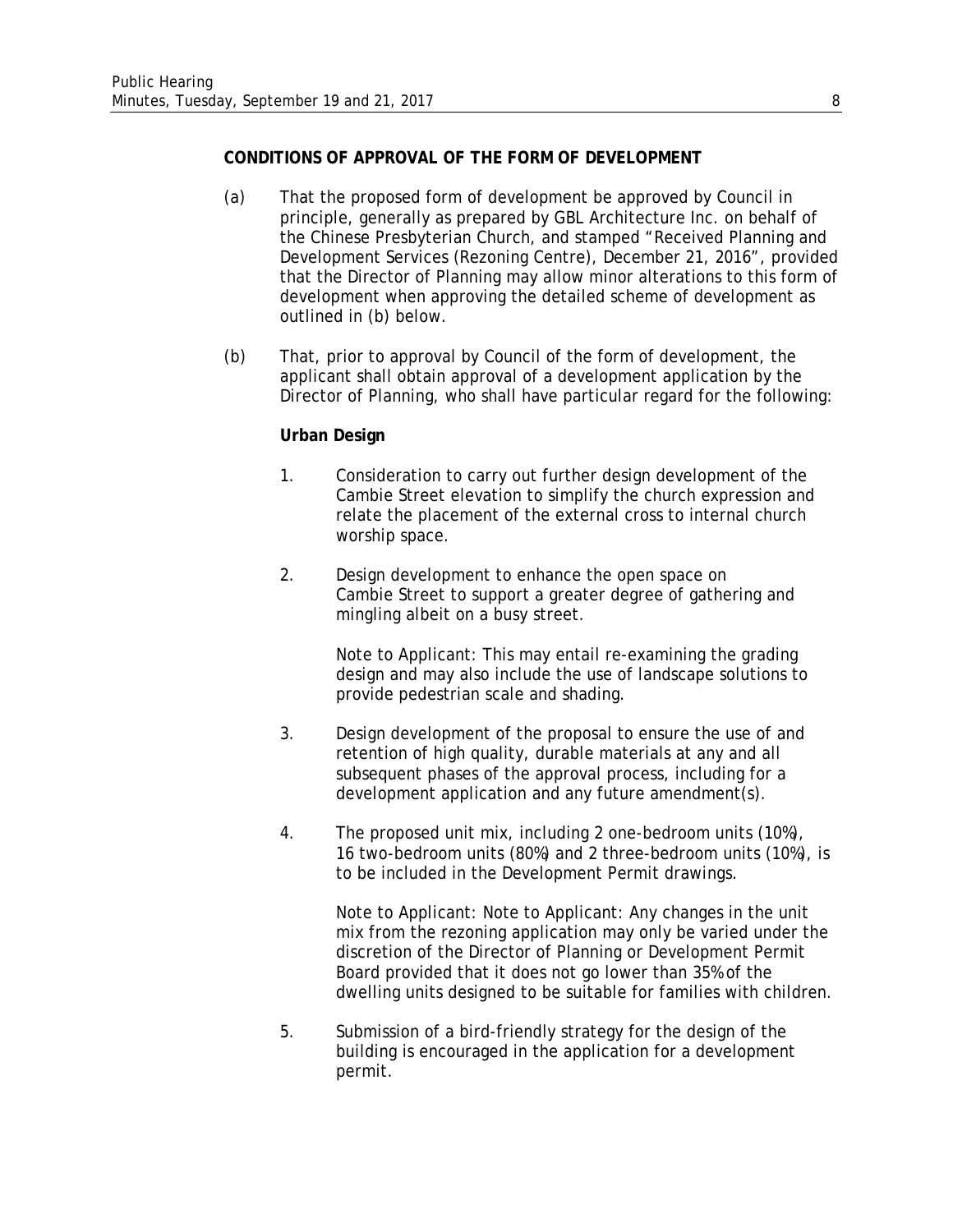Note to Applicant: Note to Applicant: Refer to the *Bird-Friendly Design Guidelines* for examples of built features that may be applicable. For more information, see the guidelines at http://former.vancouver.ca/commsvcs/guidelines/B021.pdf.

#### **Crime Prevention through Environmental Design (CPTED)**

- 6. Design development to respond to CPTED principles, having particular regard for:
	- (i) theft in the underground parking;
	- (ii) residential break and enter;
	- (iii) mail theft; and
	- (iv) mischief in alcoves and vandalism, such as graffiti.

#### **Landscape Design**

7. Design development to the integration of the architecture, grades, retaining walls, walkways and structural elements, such as underground parking, to provide maximum plant growing depth (to exceed BCLNA Landscape Standard).

> Note to Applicant: Variations in the slab may be required in combination with appropriate growing medium. In the horizontal plan, soils should be contiguous, whenever possible. To accommodate trees in planters near property lines, the underground parking to angle downward at the corner (1 m across and 1.2 m deep).

8. Design development for the responsible protection of neighbouring trees and vegetation.

> Note to Applicant: This will require further analysis in coordination with a certified arborist.

9. Design development to locate site utilities and vents onto private property and integrated discreetly into the building, avoiding landscaped and common areas.

> Note to Applicant: This includes the exploration of opportunities to screen the pad mounted transformer at the lane with a trellis and gates. Further coordination with BC Hydro will be necessary.

10. Provision of a detailed Landscape Plan illustrating soft and hard landscape treatment.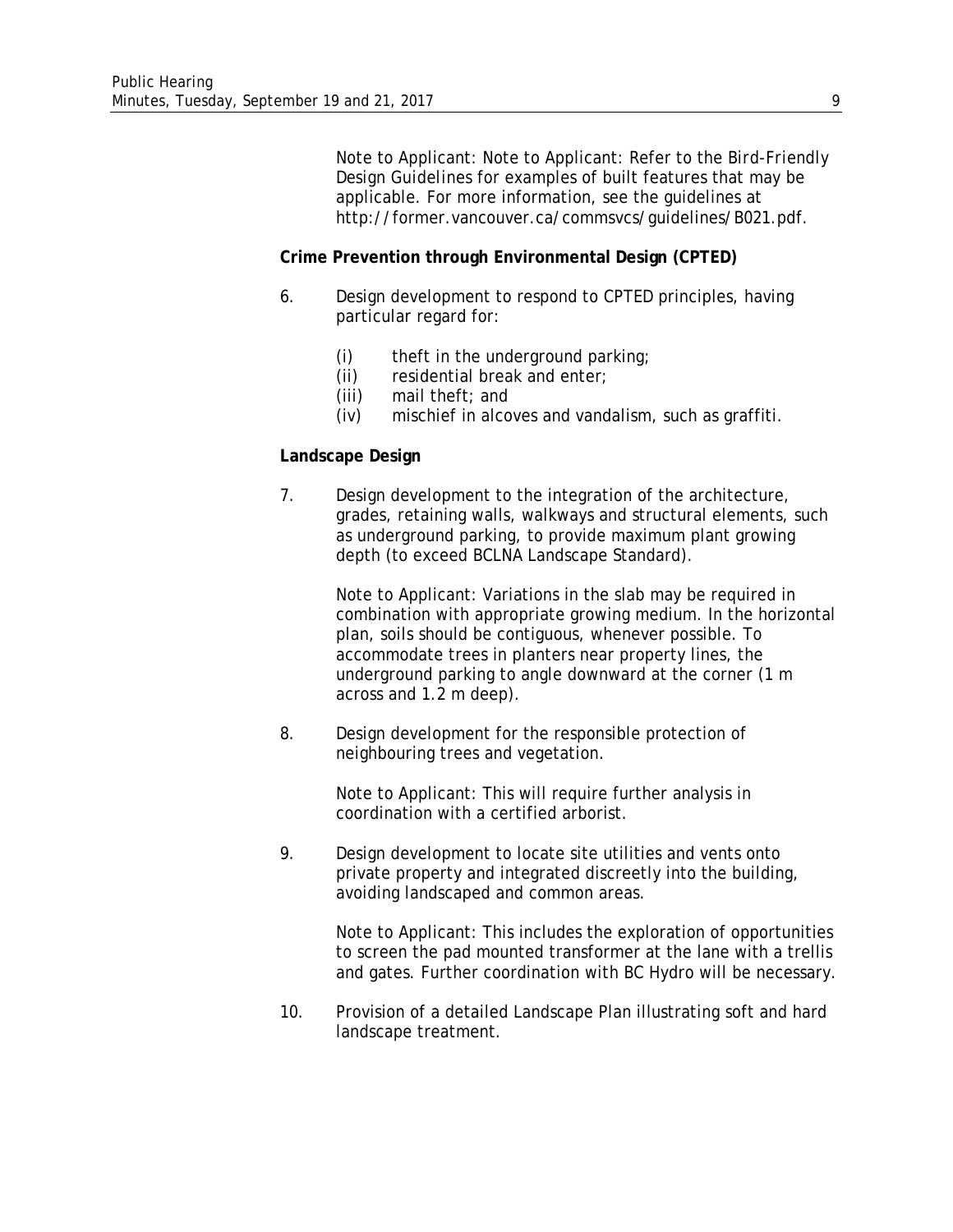Note to Applicant: Plant material should be clearly illustrated on the Landscape Plan and keyed to a standard Plant List. The Landscape Plan should include all exterior hard and soft surface elements (site furniture, gates, fences, surfaces, screens, and walls) the public realm treatment (to the curb) and all existing or proposed street trees, adjoining landscaping/grades and public utilities such as lamp posts, hydro poles or fire hydrants.

11. Provision of an Arborist Report.

Note to Applicant: For Arborist Report requirements, refer to section 7.2 of the Protection of Trees By-law.

12. Provision of a Tree Plan.

Note to Applicant: Provide a Tree Plan that is separate from the Landscape Plan and consistent with the survey and Arborist Report. The scaled plan should be accurate and clearly illustrate all trees to be removed and retained, including off-site trees and any necessary tree protection barriers. Tree replacements can be shown on the proposed landscape planting plans.

13. Illustration of measures that support integrated rainwater management, including absorbent landscapes, soil volumes and detention technology.

> Note to Applicant: A brief written rationale should also be provided to describe the rainwater management strategy.

14. Provision of large scale, dimensioned, landscape sections through planted areas.

> Note to Applicant: The sections should include the planter materials, tree stem, canopy and root ball including the slab-patio-planter relationship, the lane interface, common areas and upper patios.

15. Provision of high-efficiency irrigation for all planted areas and individual hose bibs for all private patios of 9.29 sq. m (100 sq. ft.) or larger.

> Note to Applicant: Provide a separate partial irrigation plan (one sheet size only) that illustrates symbols for hose bib and stub out locations. There should be accompanying written notes on the same plan and/or landscape plan describing the intent and/or standards of irrigation.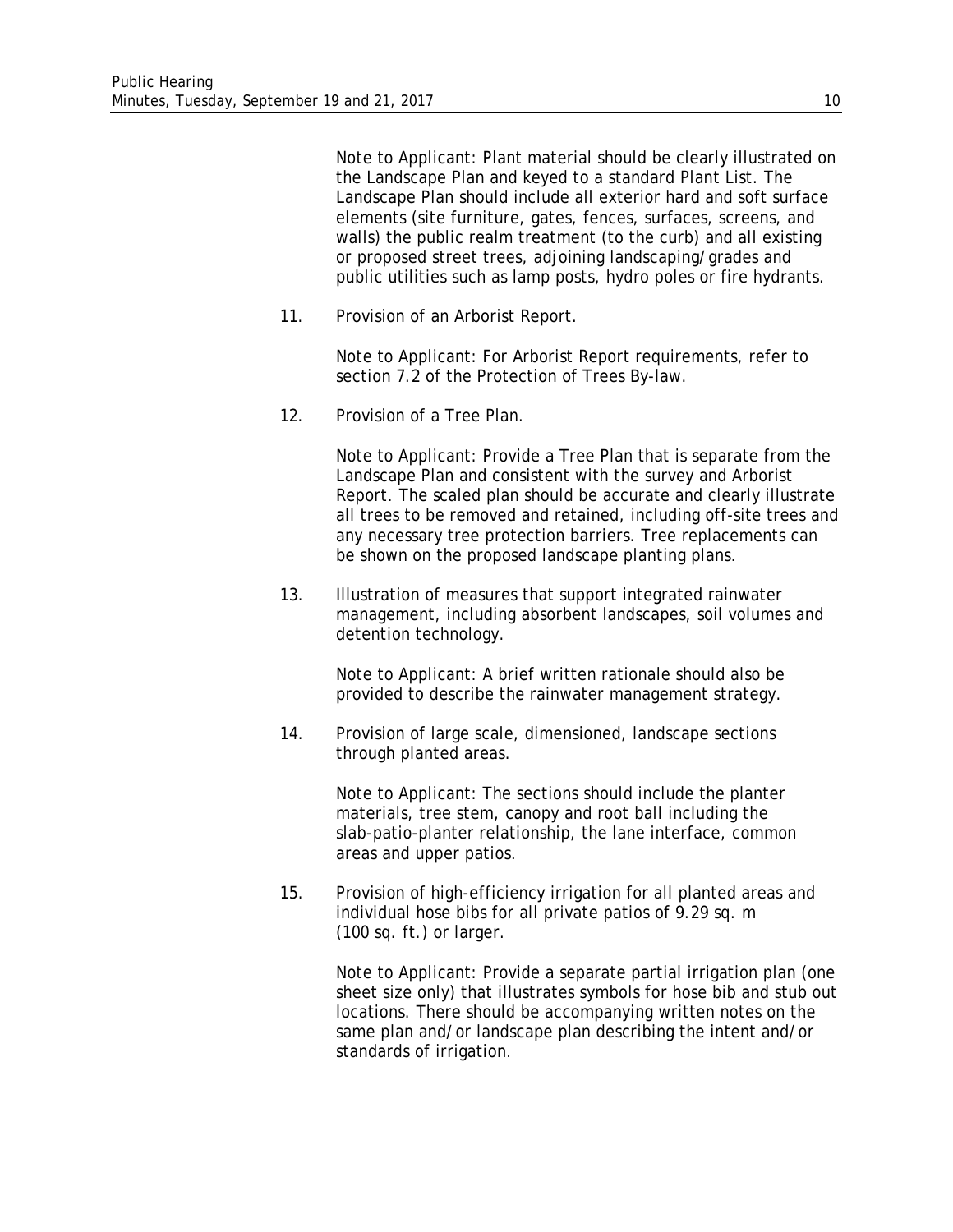#### **Social Policy**

- 16. Design development to ensure that the 68-space childcare (including 12 toddler spaces, 16 full-day preschool spaces and 40 part-time, part-day preschool spaces) is licensable by Community Care Facilities Licensing and meets the intent of the City's Childcare Design Guidelines.
- 17. Design development to ensure that the indoor and outdoor spaces of the childcare are designed to maximize opportunities for healthy child development while ensuring an operationally sustainable facility for the operator.
- 18. Design development of the outdoor childcare space should maximize solar access, ensure maximum visibility for supervision, and accommodate adequate storage on-site for program equipment and strollers (parent and program).

### **Sustainability**

19. Provision of a Recycling and Reuse Plan for Green Demolition/Deconstruction, for the demolition of existing buildings on site, to recycle/reuse at least 75% of demolition waste (excluding hazardous materials).

> Note to Applicant: The Recycling and Reuse Plan for Green Demolition/Deconstruction should be provided at the time of development permit application.

20. Any new building in the development will meet the requirements of the preceding *Green Buildings Policy for Rezonings* (as amended up to January 14, 2016), including a minimum of 63 points (LEED® Gold rating), with 1 point for water efficiency and stormwater management and a 22% reduction in energy cost as compared to ASHRAE 90.1 2010, along with registration and application for certification of the project.

Note to Applicant: A Sustainable Design Strategy must be submitted as part of the Development Permit that articulates which credits the applicant will be pursuing and how their building application, as submitted, incorporates strategies, features or technologies that will help achieve these credits. The strategy, along with the LEED checklist, must be incorporated into the drawing submission. A letter from a LEED Accredited Professional or Administrator must confirm that the proposed strategy aligns with the applicable goals of the rezoning policy. Proof of registration of the CaGBC must be provided with the application and the project registration number incorporated into the drawings. Application for Certification will be required at a subsequent stage.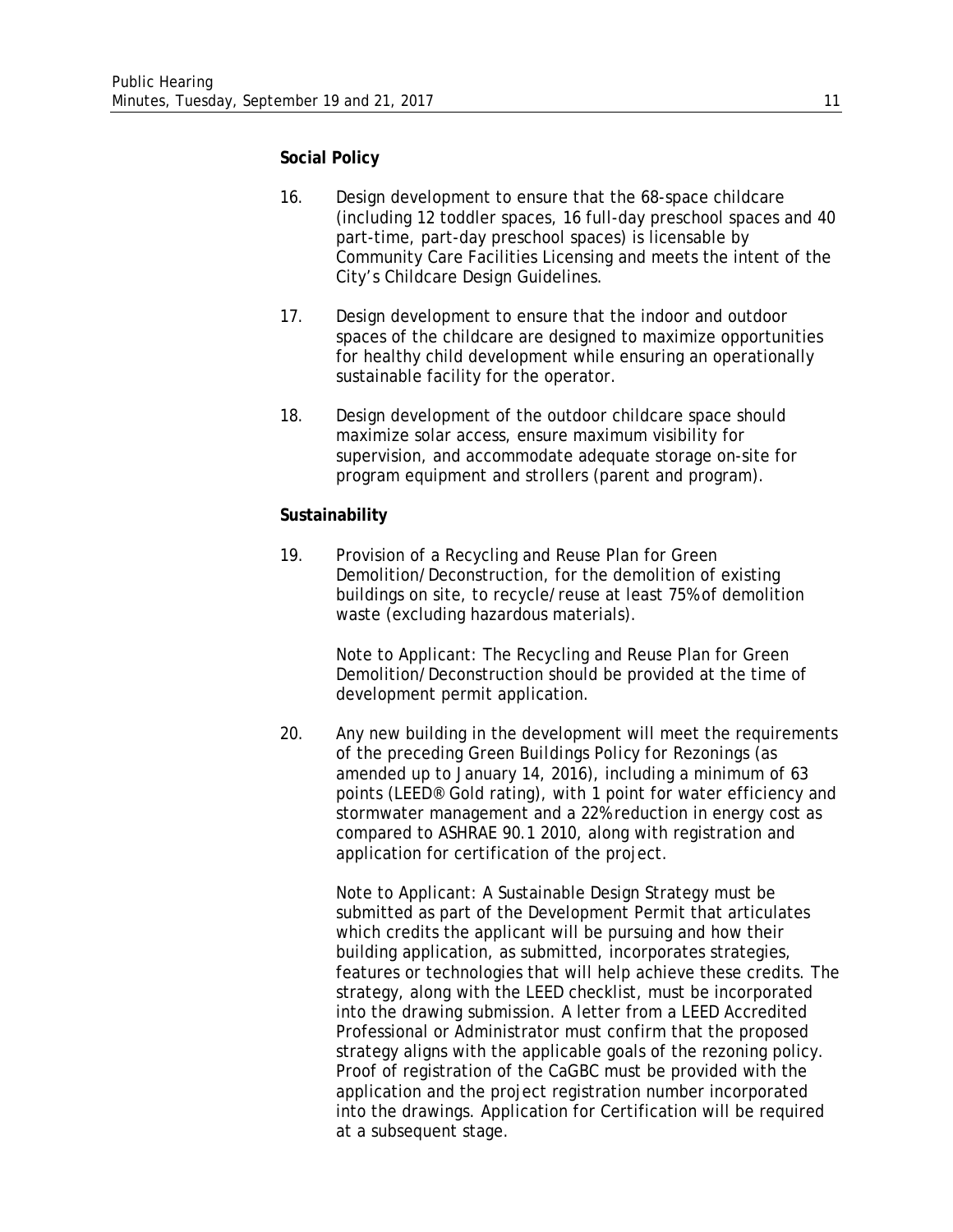21. In lieu of the requirements outlined in Condition 20, the applicant may choose the meet the requirements of the *Green Buildings Policy for Rezonings* amended February 7, 2017), including all requirements for Near Zero Emissions Buildings (i.e. Passive House certified or alternate near zero emissions standard approved by the Director of Sustainability), or Low Emissions Green Buildings. The requirements for Low Emissions Green Buildings are summarized at http://guidelines.vancouver.ca/G015.pdf.

## **Engineering**

- 22. The owner or representative is advised to contact Engineering to acquire the project's permissible street use. Prepare a mitigation plan to minimize street use during excavation and construction (i.e. consideration to the building design or sourcing adjacent private property to construct from) and be aware that a minimum 60 days lead time for any major crane erection/removal or slab pour that requires additional street use beyond the already identified project street use permissions.
- 23. Clarify garbage pick-up operations. Please provide written confirmation that a waste hauler can access and pick up from the location shown without reliance of a lane for extended bin storage. If this cannot be confirmed then an on-site garbage bin staging area is to be provided adjacent the lane.
- 24. First riser to be 1 ft. behind property line.
- 25. Delete specialty sidewalk treatments from public property and show standard broom finish sidewalks.
- 26. Provision of Class B bicycle parking spaces on the private property.
- 27. Provision of a landscape plan that reflects the off-site improvements sought by this rezoning.
- 28. Compliance with the Parking and Loading Design Supplement to the satisfaction of the General Manager of Engineering Services as follows:
	- (i) Provision of design elevations on both sides of the parking ramp at all breakpoints, both sides of the loading bay, and at all entrances.
	- (ii) Provision of a  $6$  ft. x  $6$  ft. corner cut through the inside radius at the bottom of the main parking ramp to enable two vehicles to pass each other unobstructed.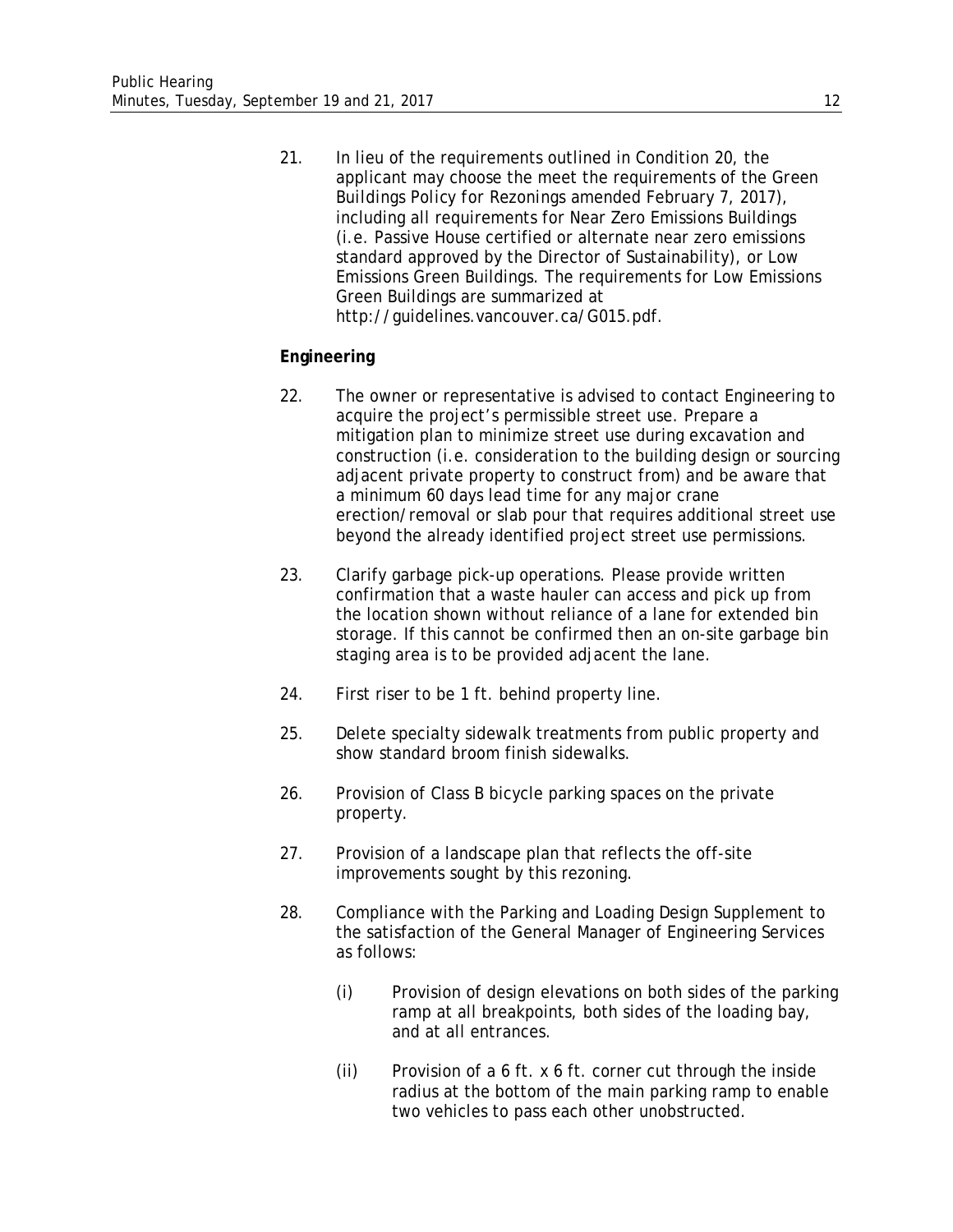(iii) Provision of updated section drawings showing the overhead gates at the loading bay, main parkade ramp and the residential parking with the minimum vertical clearances at the gates shown on the drawings.

> Note to Applicant: Consider provision of full-size parking spaces for daycare pick-up/drop-off stalls.

(iv) Modify column placement and stall widths to comply with the requirements of the Engineering Parking and Design Supplement.

> Note to Applicant: Refer to the three parking spaces on the P1 and P2 parking levels at the southwest corner of the parkade. Parking spaces are to be centered on the 1 ft. columns with a maximum 6 in. encroachment into each parking stall and provide additional parking stall width for stalls adjacent to walls or stalls with columns set back more than 4 ft. from the end of the stall. Small car single module stalls require 8 ft. 10 in. stall width.

- (v) Design development to provide internal, stair-free loading access from the Class B loading bay to all uses.
- (vi) Modification of the loading bay design to include a standard loading bay throat width and direct loading access from the rear of the bay to the loading corridor to facilitate ease of loading and unloading.
- (vii) Provision of automatic door openers on the doors providing access to the bicycle room(s).
- (viii) Provision of an updated plan showing the access route for Class A bicycles to reach the outside. Confirm if the main parkade ramp or the elevator is to be used.

# **CONDITIONS OF BY-LAW ENACTMENT**

(c) That, prior to enactment of the CD-1 By-law, the registered owner shall on terms and conditions satisfactory to the Director of Legal Services, the General Manager of Planning, Urban Design and Sustainability, the General Manager of Engineering Services and the Approving Officer, as necessary, and at the sole cost and expense of the owner, make arrangements for the following:

#### **Engineering Services**

1. Clearly show the two areas defined by Explanatory Plan 6647 (Right of Way Agreement 327984M – for utilities) on all pertinent application plans and either delete all structures proposed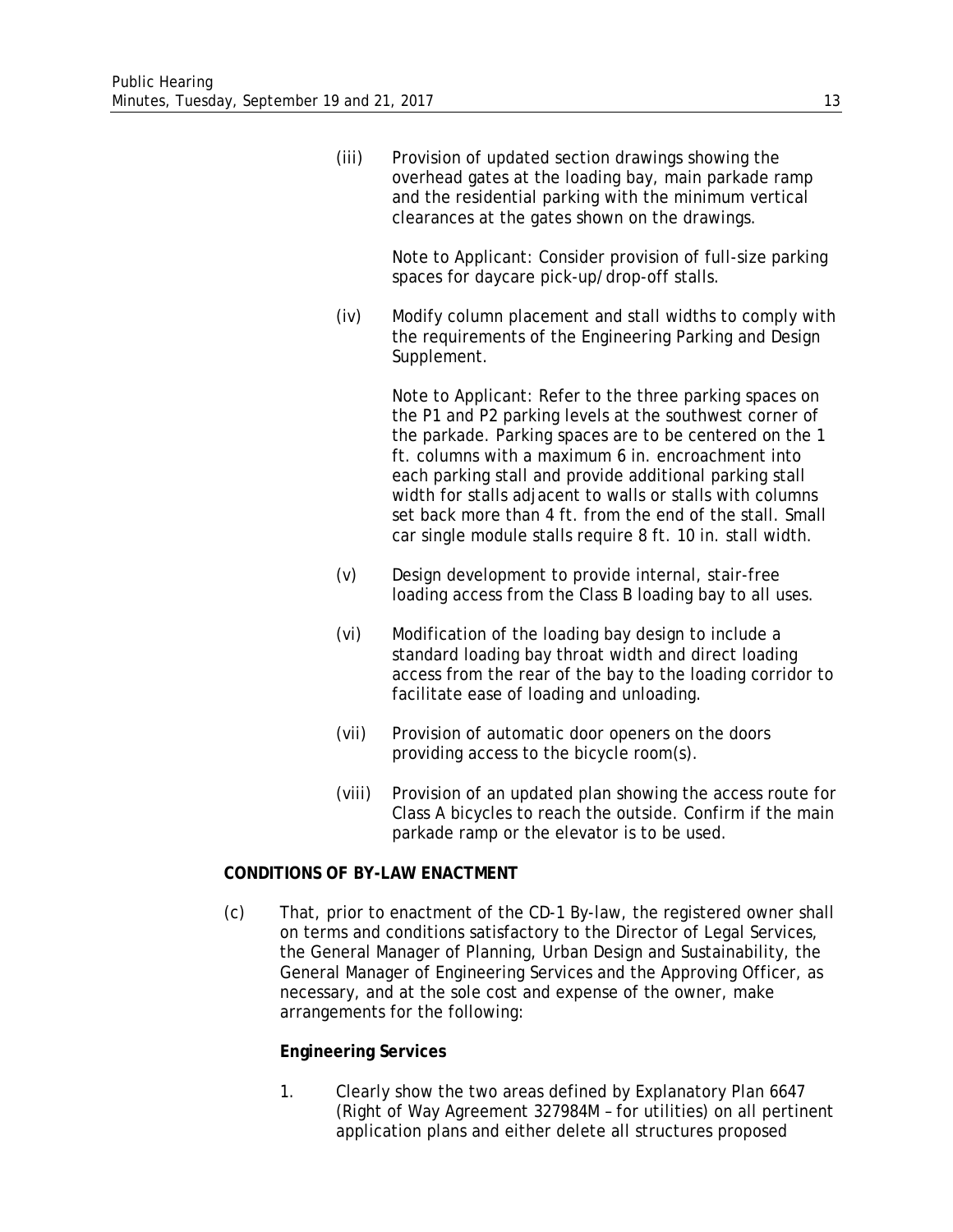within the two right-of-way (ROW) areas or make arrangements with the utility companies and the City for possible cancellation of the ROW. Confirmation that poles can be relocated or guy wires eliminated and ROW cancelled will be required from all affected utilities including any City utilities that use the wood poles.

- 2. Provision of a Shared Use Loading Agreement between all uses on site for the Class B loading bay.
- 3. Provision of a Services Agreement to detail the on- and off-site works and services necessary or incidental to the servicing of the site (collectively called "the services") such that they are designed, constructed and installed at no cost to the City and all necessary street dedications and rights-of-way for the services are provided. No development permit for the site will be issued until the security for the services is provided.
	- (i) Provision of adequate water service to meet the fire flow demands of the project. The current application lacks the details to determine if water main upgrading is required. Please supply project details including projected fire flow demands, sprinkler demand, hydrant load, and domestic water demands to determine if water main upgrading is required. Should upgrading be necessary then arrangements to the satisfaction of the General Manager of Engineering Services and the Director of Legal Services will be required to secure payment for the upgrading. The developer is responsible for 100% of any water system upgrading that may be required.
	- (ii) Provision of adequate sewer (storm and sanitary) service to meet the demands of the project. The current application lacks the details to determine if sewer main upgrading is required. Please supply project details including floor area, project fixture counts and other details as required by the City Engineer to determine if sewer system upgrading is required. Should upgrading be necessary then arrangements to the satisfaction of the General Manager of Engineering Services and the Director of Legal Services will be required to secure payment for the upgrading. The developer is responsible for 100% of any sewer system upgrading that may be required.
	- (iii) Should removal or relocation of the wood poles in the lane result in the elimination of the existing lane lighting then replacement lighting to the satisfaction of the General Manager of Engineering Services will be required with all costs payable by the applicant.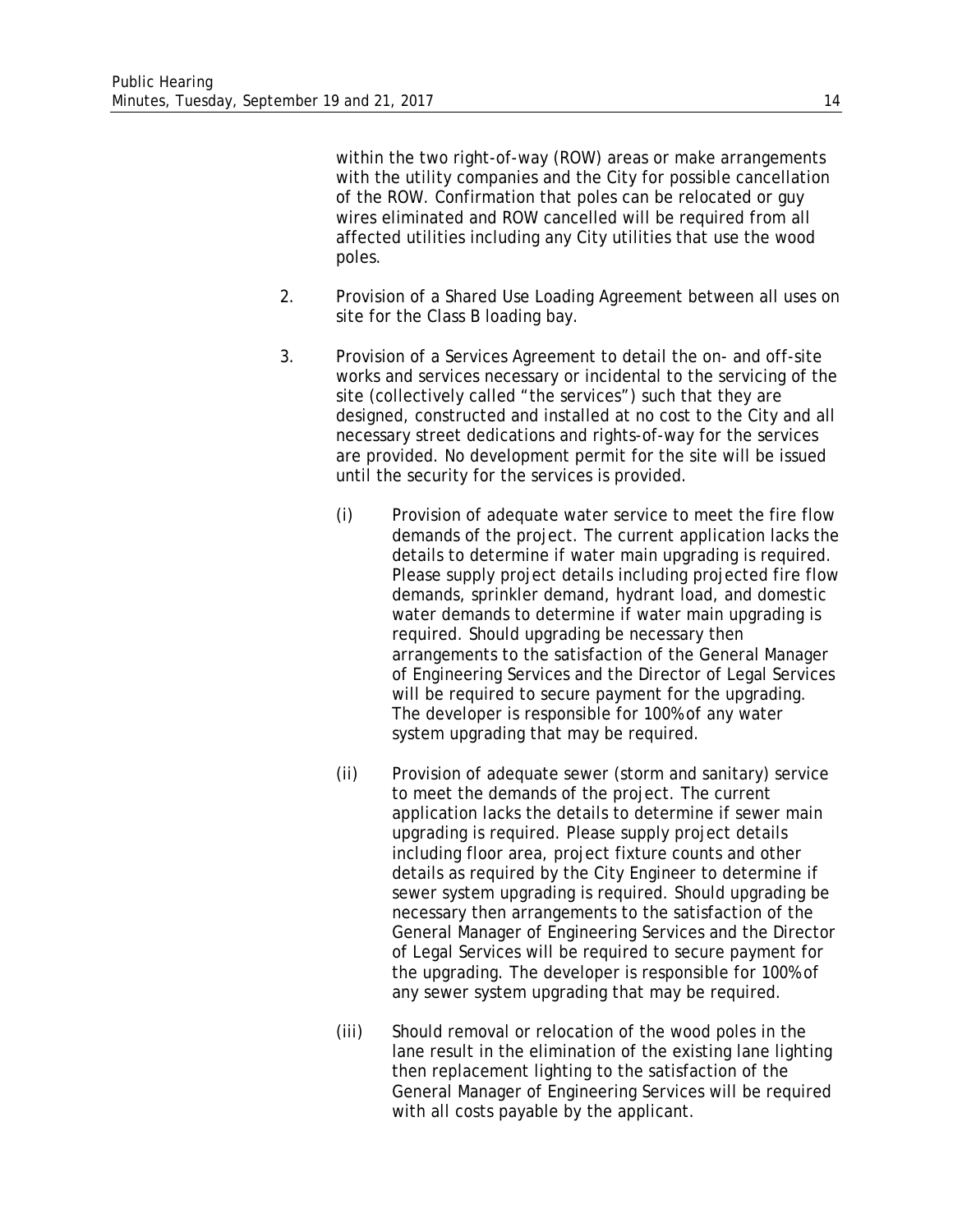- (iv) Provision of any gas service to connect directly to the building without any portion of the service connection above grade within the road right-of-way.
- (v) Provision of protected bike lanes on Cambie Street adjacent to the site including any transition areas adjacent the site to connect existing and new curb alignments. These improvements will generally include the following:
	- a. New concrete curb and gutter.
	- b. Raised protected bike lane.
	- c. New concrete sidewalk.
	- d. New curb ramps.
	- e. Improved street lighting to LED standards and additional pedestrian scale lighting, including adjustment to all existing infrastructure to accommodate the proposed street improvements.

Note to Applicant: Specific public realm improvements are subject to completion and adoption of the Cambie Corridor Public Realm Plan.

- (vi) Provision of a minimum 2.13 m (7 ft.) wide CIP light broom finish concrete sidewalk with saw cut joints on Cambie Street adjacent the site.
- (vii) Removal of the existing driveway crossing on Cambie Street and construction of sidewalk, boulevard and curb and gutter.
- (viii) Upgrading of the existing pedestrian signal at the intersection of Cambie Street and 45th Avenue to include an audible to accessible pedestrian signal and LED intersection lighting.
- (ix) Provision of street trees where space permits.
- 4. Provision of all utility services to be underground from the closest existing suitable service point. All electrical services to the site must be primary with the all the electrical plant, which include but are not limited to System Vista, Vista switchgear, pad mounted transformers, LPT and kiosks (including non-BC Hydro kiosks) are to be located on private property with no reliance on public property for placement of these features. There will be no reliance on secondary voltage from the existing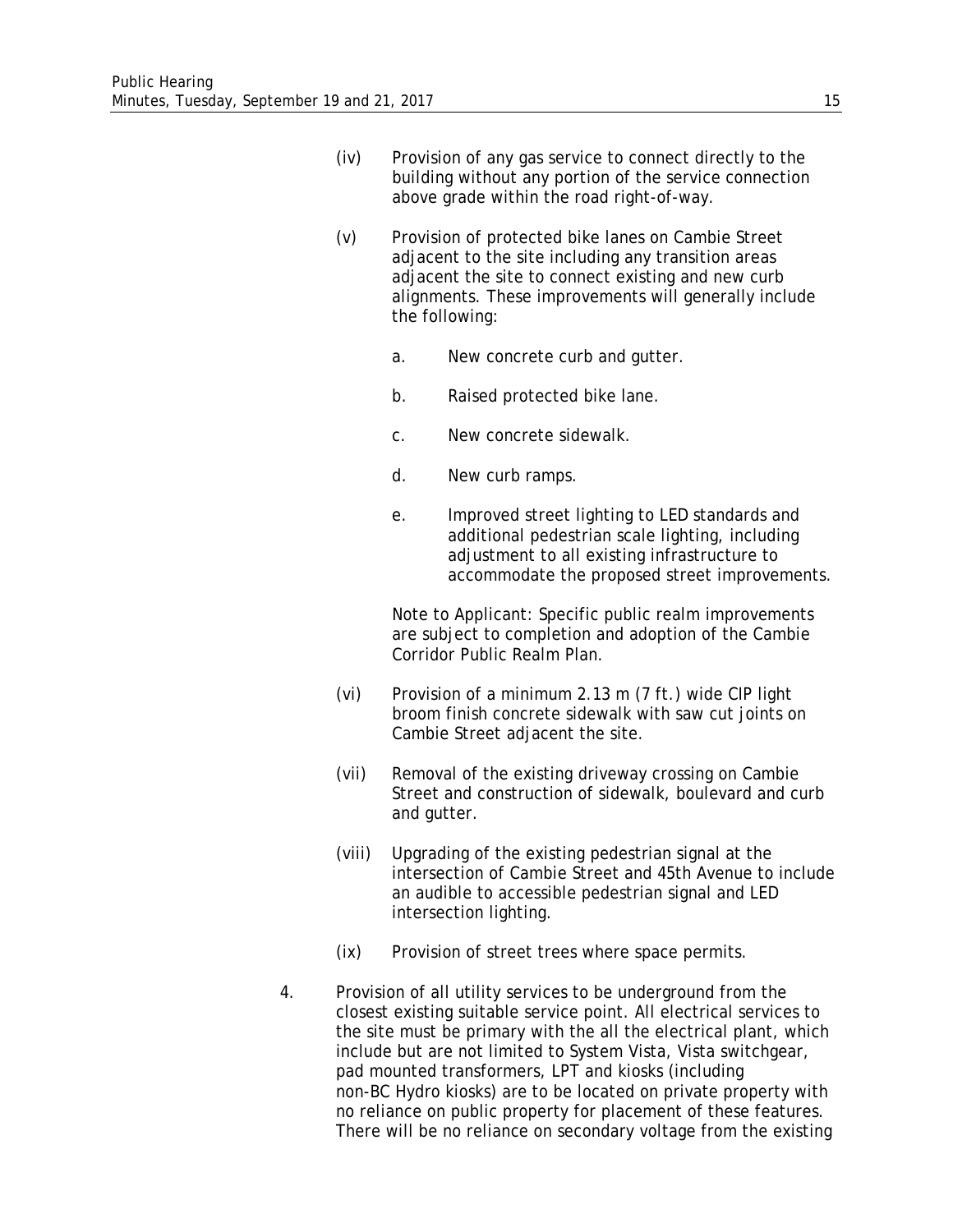overhead electrical network on the street right-of-way. Any alterations to the existing overhead/underground utility network to accommodate this development will require approval by the Utilities Management Branch.

Note to Applicant: Please ensure that in your consultation with BC Hydro that an area has been defined within the development footprint to accommodate such electrical plant. Please confirm that this space has been allocated and agreement between both parties has been met.

#### **Housing**

- 5. Make arrangements to the satisfaction of the General Manager of Community Services and the Director of Legal Services to enter into a Housing Agreement securing all residential units as for-profit affordable rental housing units pursuant to Section 3.1A of the Vancouver Development Cost Levy By-law for the longer of 60 years or the life of the building, subject to the following additional conditions:
	- (i) A no separate-sales covenant;
	- (ii) A no stratification covenant;
	- (iii) That none of such units will be rented for less than one month at a time; and
	- (iv) Such other terms and conditions as the General Manager of Community Services and the Director of Legal Services may in their sole discretion require.

Note to Applicant: This condition will be secured by a Housing Agreement to be entered into the City, by by-law, enacted pursuant to section 565.2 of the Vancouver Charter.

#### **Environmental Contamination**

- 6. If applicable:
	- (i) Submit a site profile to Environmental Services (Environmental Protection);
	- (ii) As required by the Manager of Environmental Services and the Director of Legal Services in their discretion, do all things and/or enter into such agreements deemed necessary to fulfill the requirements of Section 571(B) of the Vancouver Charter; and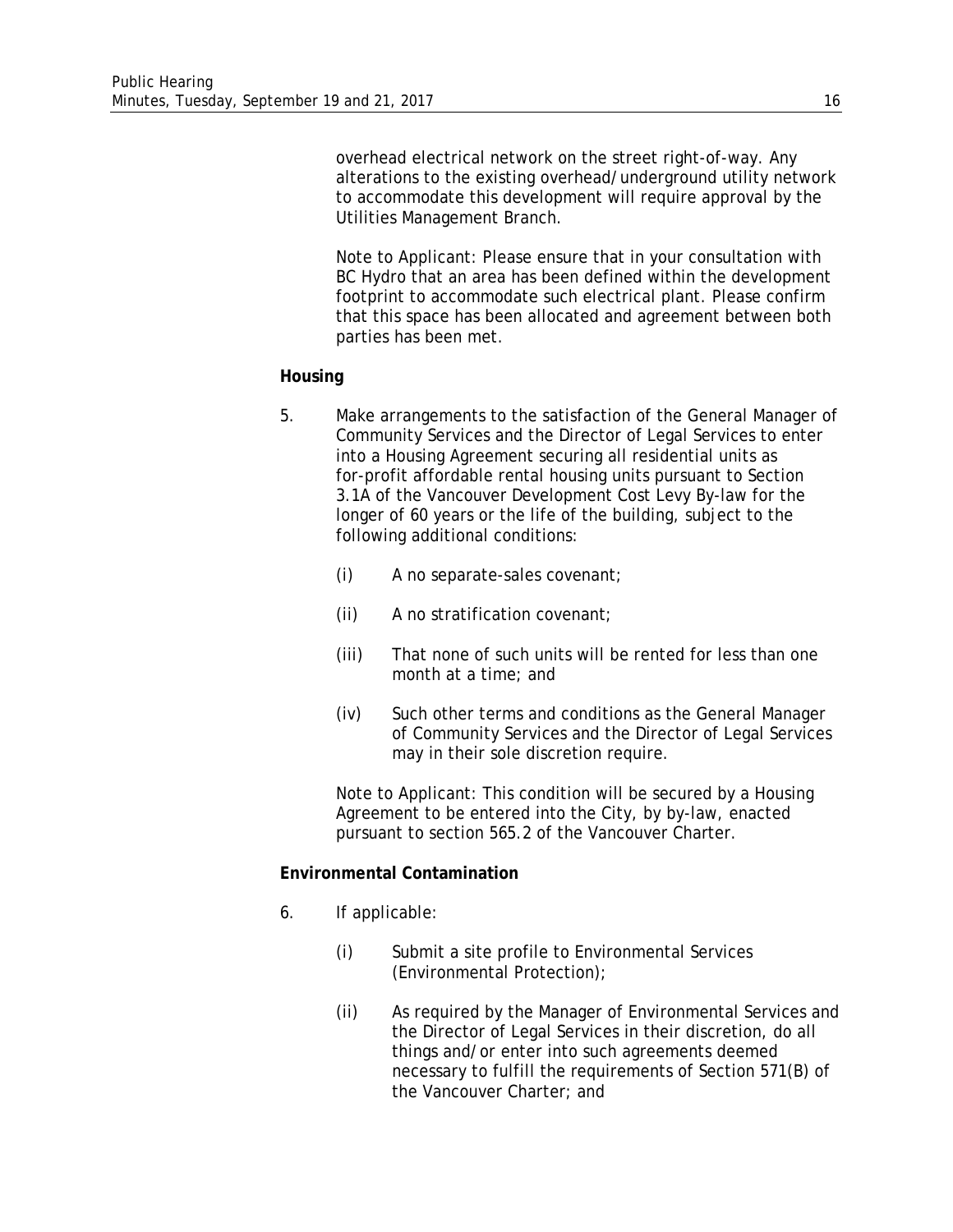(iii) If required by the Manager of Environmental Services and the Director of Legal Services in their discretion, enter into a remediation agreement for the remediation of the site and any contaminants which have migrated from the site on terms and conditions satisfactory to the Manager of Environmental Services, the General Manager of Engineering Services and Director of Legal Services, including a Section 219 covenant that there will be no occupancy of any buildings or improvements on this site constructed pursuant to this rezoning until separate Certificates of Compliance satisfactory to the City for the on-site and off-site contamination, issued by the Ministry of Environment, have been issued to the City.

Note to Applicant: Where the Director of Legal Services deems appropriate, the preceding agreements are to be drawn, not only as personal covenants of the property owners, but also as registered charges pursuant to the Land Title Act.

The preceding agreements are to be registered in the appropriate Land Title Office, with priority over other such liens, charges and encumbrances affecting the subject site as is considered advisable by the Director of Legal Services, and otherwise to the satisfaction of the Director of Legal Services prior to enactment of the By-law and at no cost to the City.

The preceding agreements shall provide security to the City including indemnities, warranties, equitable charges, letters of credit and withholding of permits, as deemed necessary by and in a form satisfactory to the Director of Legal Services. The timing of all required payments, if any, shall be determined by the appropriate City official having responsibility for each particular agreement, who may consult other City officials and City Council.

- B. THAT, if Council approves in principle the rezoning application and the Housing Agreement described in section (c) of Appendix B of the Policy Report dated July 11, 2017, entitled "CD-1 Rezoning: 6137 Cambie Street (Chinese Presbyterian Church)", the Director of Legal Services be instructed to prepare the necessary Housing Agreement By-law for enactment, after the Housing Agreement has been agreed to and signed by the property owner(s) and their mortgagee(s) prior to enactment of the CD-1 By-law contemplated by this report.
- C. THAT, if Council approves in principle the rezoning application, the following consequential amending by-laws, generally as set out in Appendix C of the Policy Report dated July 11, 2017 entitled "CD-1 Rezoning: 6137 Cambie Street (Chinese Presbyterian Church)", be approved: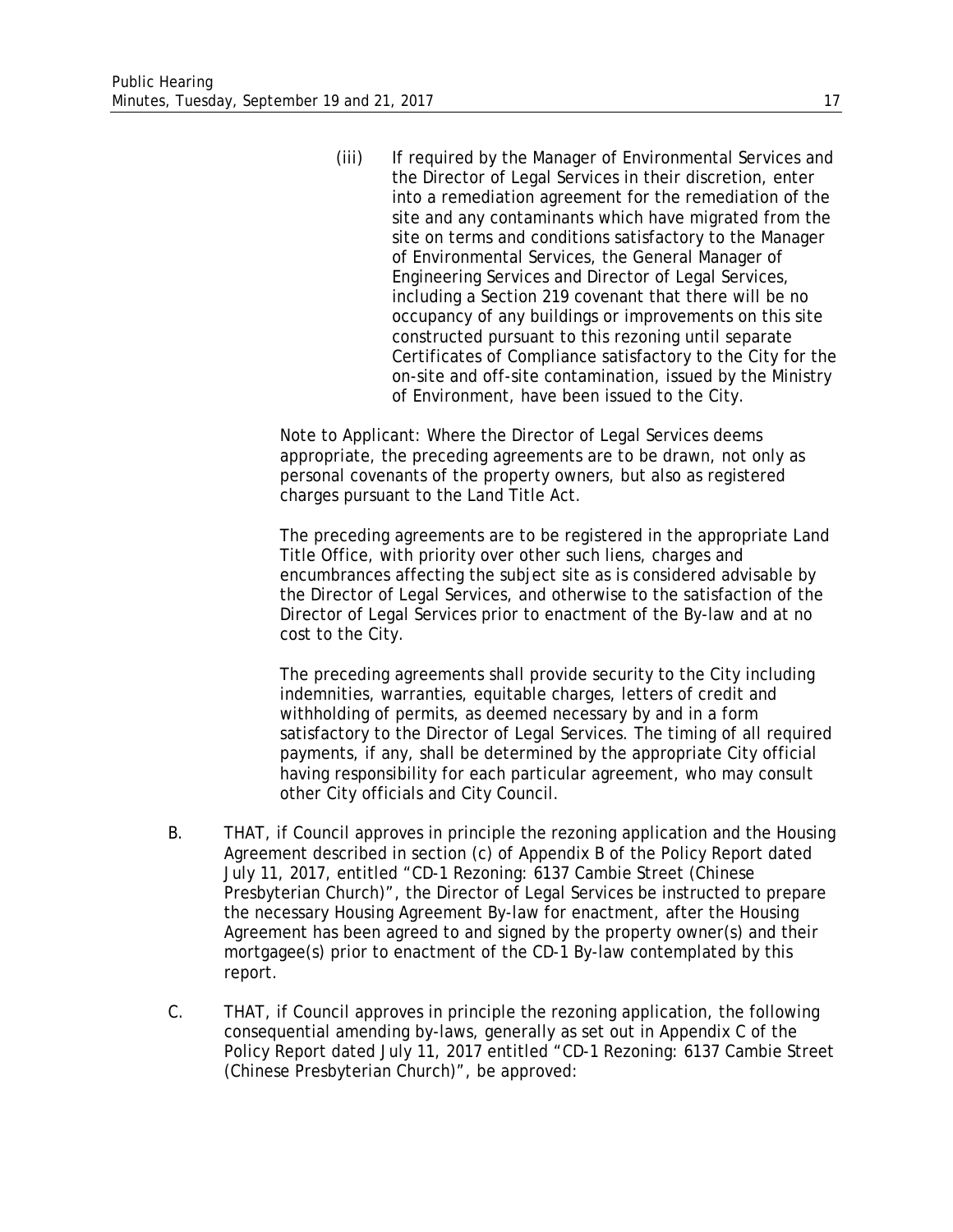- a. Repeal CD-1 (12) By-law No. 3907 and By-law No. 5258,
- b. Amend CD-1 (388) By-law No. 8016 and CD-1 (391) By-law No. 8044, and
- c. A by-law to revise CD-1 (12) by-law provisions;

FURTHER THAT the Director of Legal Services be instructed to bring forward for enactment, at the time of enactment of the new CD-1 By-law for 6137 Cambie Street, the preceding consequential by-law amendments.

- D. THAT A through C above be adopted on the following conditions:
	- (a) THAT the passage of the above resolutions creates no legal rights for the applicant or any other person, or obligation on the part of the City and the expenditure of funds or incurring of costs is at the sole risk of the person making the expenditures or incurring the cost;
	- (b) THAT any approval that may be granted following the Public Hearing shall not obligate the City to enact a by-law rezoning the property, and any costs incurred in fulfilling requirements imposed as a condition of rezoning are at the sole risk of the property owner; and
	- (c) THAT the City and all its officials, including the Approving Officer, shall not in any way be limited or directed in the exercise of their authority or discretion, regardless of when they are called upon to exercise such authority or discretion.

CARRIED UNANIMOUSLY (Vote No. 02205)

#### **6. REZONING: False Creek Flats Plan Implementation: Policy and By-law Amendments**

An application by the General Manager of Planning, Urban Design and Sustainability was considered as follows:

Summary: To amend the Zoning and Development By-law to bring forward the zoning changes, consequential amendments, and accompanying development policies and guidelines to manage future development as laid out in the False Creek Flats Area Plan. The proposed provisions include a new rezoning policy for the False Creek Flats, a new FC-2 District Schedule, amendments to the I-2, I-3, IC-3, and MC-1 and MC-2 District Schedules, and amendments to the Regional Context Statement Official Development Plan.

The General Manager of Planning, Urban Design and Sustainability recommended approval, subject to the conditions as set out in the Summary and Recommendation of the Public Hearing agenda.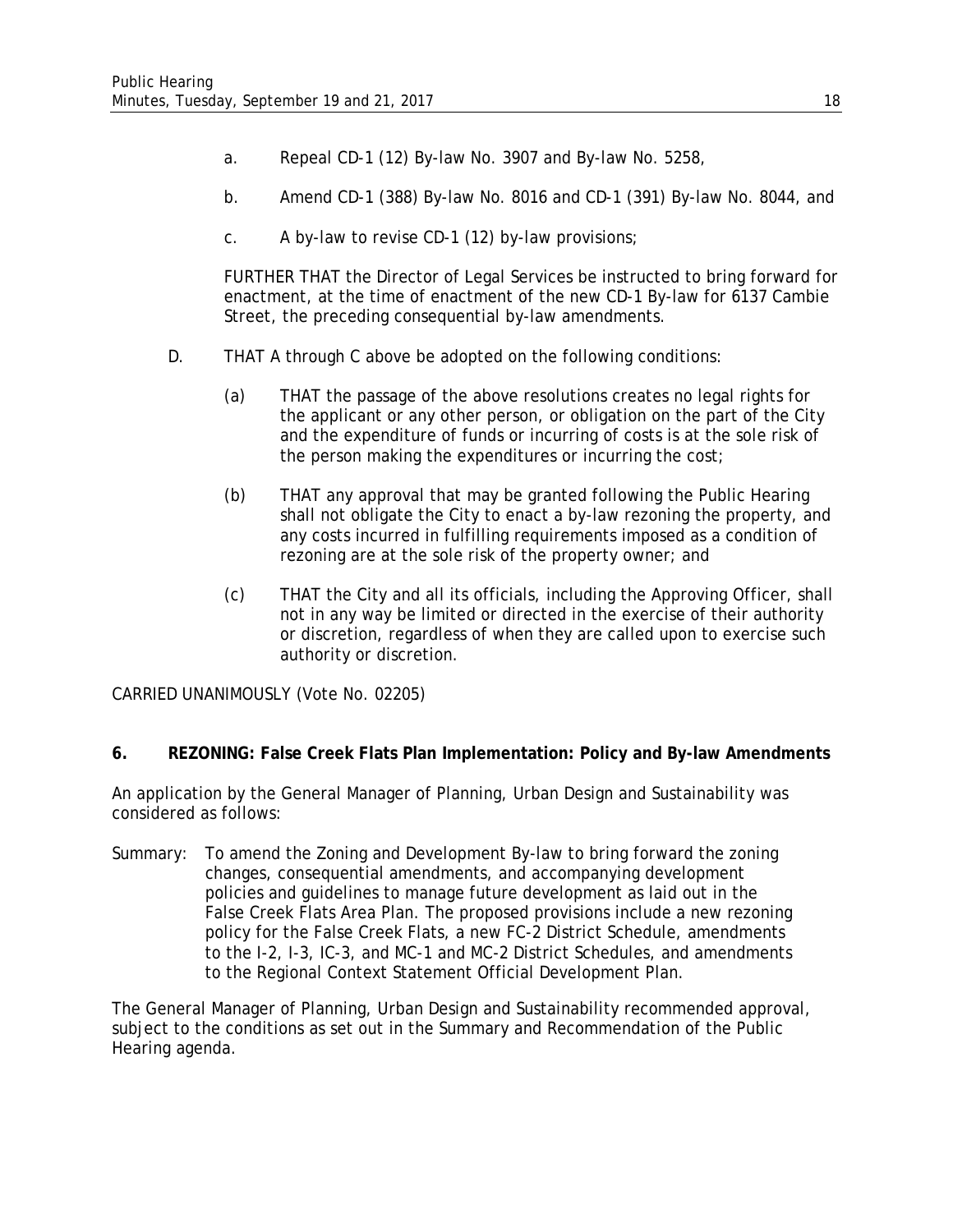Council also had before it the following for consideration:

• Memorandum dated September 14, 2017, from the Acting Assistant Director of Planning, Vancouver Division, recommending an amendment to Appendix B of the Draft By-law – Zoning and Development, to clarify the language with regard to discretionary height in the new I-3 District Schedule, as follows:

> THAT subsection 4.3.2 under Height in Appendix B, I-3 District Schedule, of the Draft By-law - Zoning and Development, be amended as follows:

- "4.3.2 In sub-area B, the The Director of Planning or the Development Permit Board, as the case may be, may permit an increase in the maximum height of a building to a height not exceeding 30.5 m with respect to any development provided that consideration is given to:
	- (a) the intent of this Schedule, all applicable policies and guidelines adopted by Council and the relationship of the development with nearby residential districts;
	- (b) the submission of any advisory group, property owner or tenant; and
	- (c) the effect of building height, bulk and siting on daylight access and visual privacy of developments in nearby residential districts. Daylight access can be adequately maintained if there is no shadow impact at 10 a.m., noon and 2 p.m. on September 21 and March 21. Visual privacy can be achieved by separating building facades by 24.4 m."; and
- Memorandum dated September 15, 2017, from the Acting Assistant Director of Planning, Vancouver Division, which provided Council with additional information prepared by Coriolis Consulting Corporation, used in establishing the Amenity Share Contribution rates for the Bonus Density districts within the False Creek Flats.

# **Staff Opening Comments**

Planning, Urban Design and Sustainability staff presented the application and responded to questions.

# **Summary of Correspondence**

The following correspondence was received since the application was referred to public hearing and prior to the close of the speakers list and receipt of public comments:

- 4 pieces of correspondence in support of the application;
- 28 pieces of correspondence in opposition to the application; and
- 1 piece of correspondence related to other matters.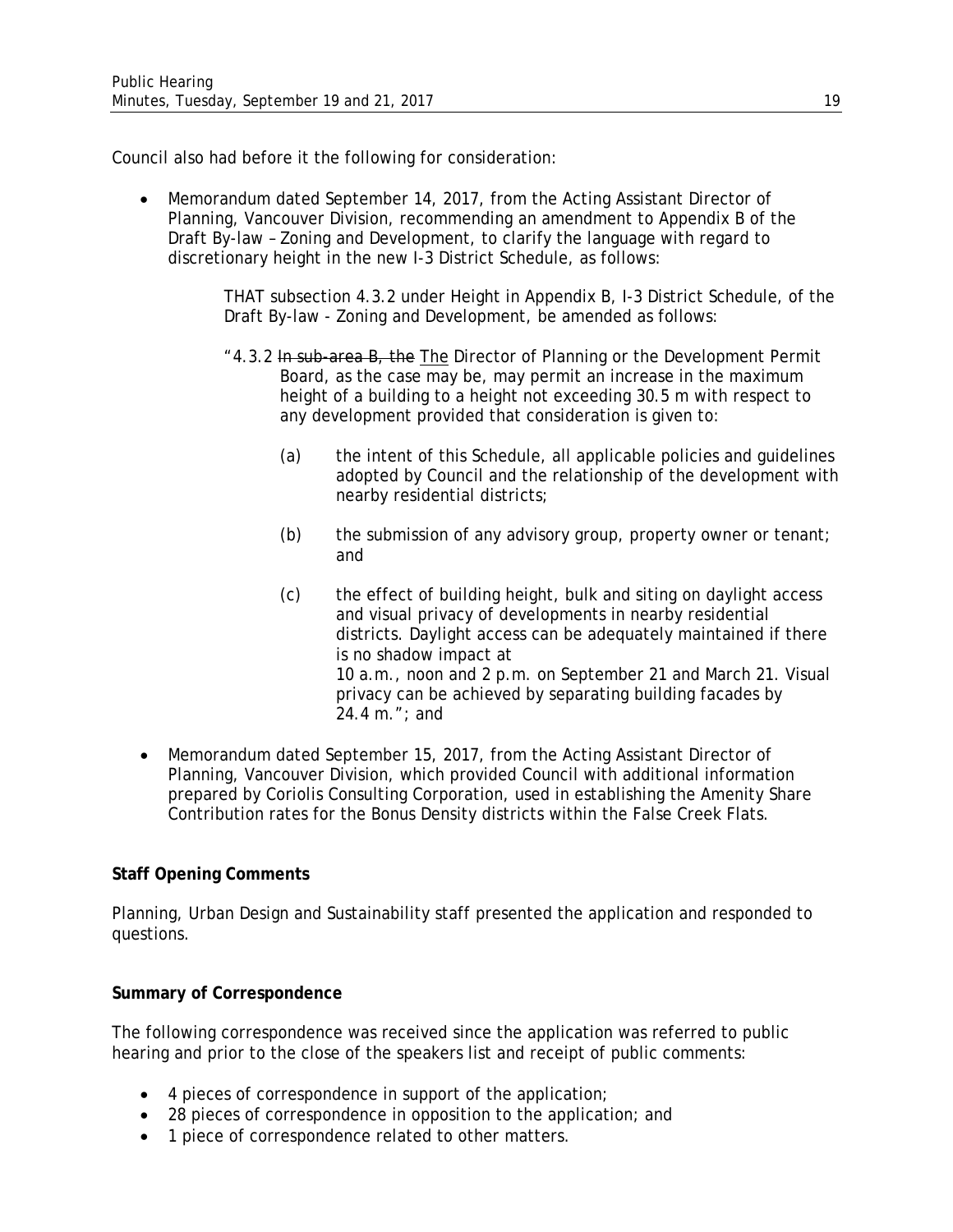# **Speakers**

The Mayor called for speakers for and against the application.

The following spoke in opposition or expressed concerns related to various aspects of the application:

Dak Molnar Anne McMullin Tom Edstrand George Rammell Grace Mackenzie Rochelle Davidson

The speakers list and receipt of public comments closed at 9:14 pm.

#### **Closing Comments**

Planning, Urban Design and Sustainability staff and Jay Wollenberg, Coriolis Consulting Corp., provided closing comments.

REFERRAL MOVED by Councillor Reimer SECONDED by Councillor Louie

> THAT discussion and decision on Item 6 be referred to the next Regular Council meeting on October 3, 2017, as Unfinished Business.

CARRIED UNANIMOUSLY

**8. TEXT AMENDMENT: Introducing Character Home Retention Incentives and New Housing Choices in RS Zones (Single-family) – Proposed Amendments to the Zoning and Development By-law**

An application by the General Manager of Planning, Urban Design and Sustainability was considered as follows:

Summary: To amend the Zoning and Development By-law to introduce optional incentives for the retention of character homes and to add new housing choices into all RS (single-family) district schedules. The incentives include the addition of conditional approval uses in conjunction with retention of a character house, additional floor area, and general relaxation provisions. Added uses include infill dwelling and multiple conversion dwelling, which could be of rental or strata-titled tenure.

The General Manager of Planning, Urban Design and Sustainability recommended approval.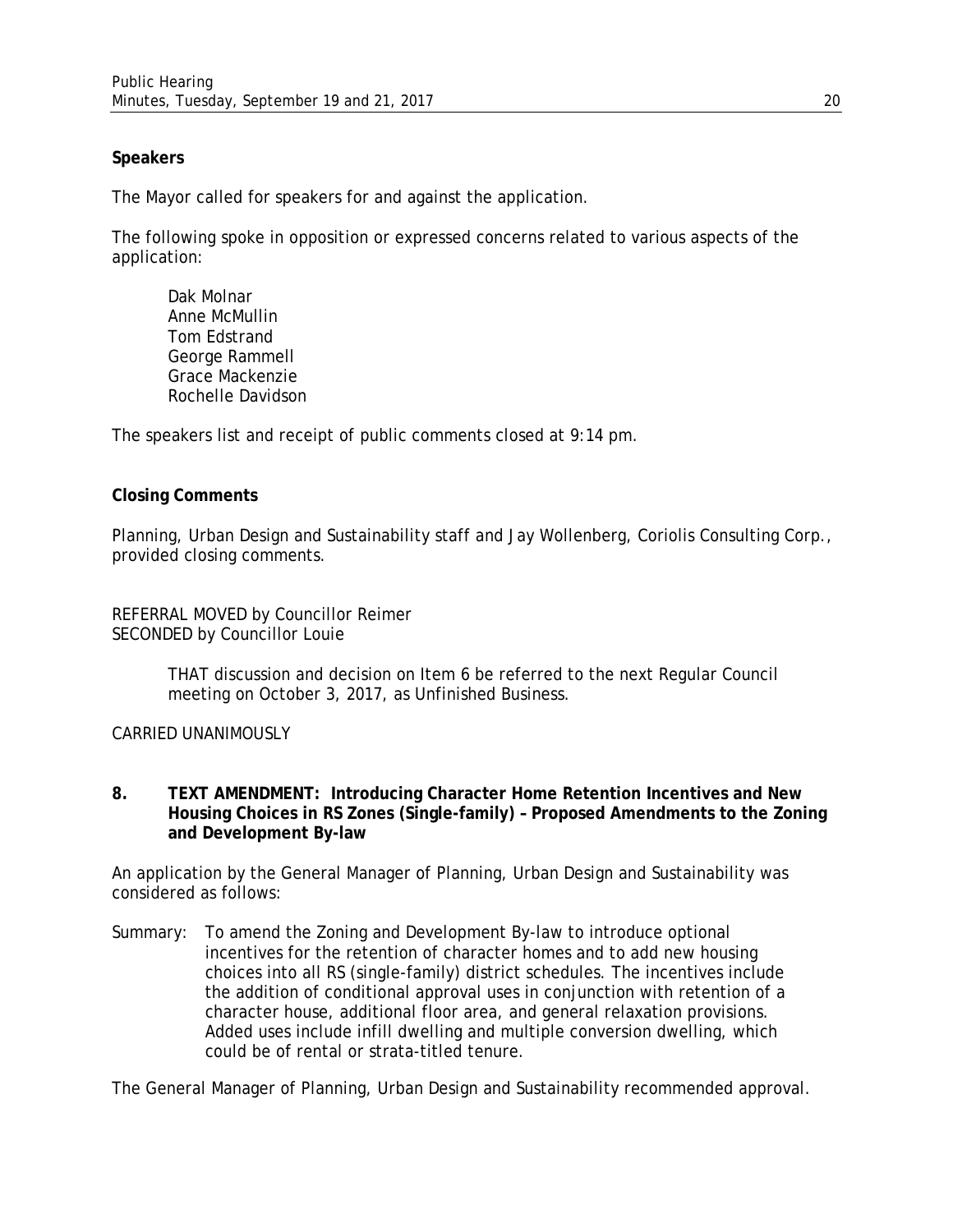Council also had before it a memorandum dated September 7, 2017, from the Assistant Director of Urban Design, advising Council of a correction to an omission in the Policy Report dated July 14, 2017, entitled "Introducing Character Home Retention Incentives and New Housing Choices in RS Zones (Single-family) – Proposed Amendments to the Zoning and Development By-law", and bringing forward the following additional recommendation regarding the inclusion of strata-title provisions for character home conversions and infill homes in RS zones within the "Strata Title Policies for RS, RT and RM Zones" Guidelines:

THAT the General Manager of Planning, Urban Design and Sustainability be instructed to bring forward for Council adoption, at the time of enactment of the amendments to the Zoning and Development By-law, related amendments to the *Strata Title Policies for RS, RT and RM Zones,* generally in accordance with Appendix A of the memorandum dated September 7, 2017, entitled "Character Home Retention Incentives in RS Zones: Revision to "Strata Title Policies for RS, RT and RM Zones" Guidelines".

In addition, the memorandum set out minor changes to the Guidelines for Additions, Infill and Multiple Conversion Dwelling in Association with the Retention of Character House in an RS Zone to add diagrams and additional language for clarification purposes.

The Summary and Recommendation for this item had been prepared to reflect the changes outlined in the memorandum.

# **Staff Opening Comments**

Planning, Urban Design and Sustainability staff presented the application and responded to questions.

# **Summary of Correspondence**

The following correspondence was received since the application was referred to public hearing and prior to the close of the speakers list and receipt of public comments:

- 22 pieces of correspondence in support of the application;
- 99 pieces of correspondence in opposition to the application; and
- 4 pieces of correspondence related to other matters.

# **Speakers**

The Mayor called for speakers for and against the application.

On September 19 and 21, 2017, the following spoke in support of the application:

Bryn Davidson Jake Fry Jens von Bergmann Nicolas Petrie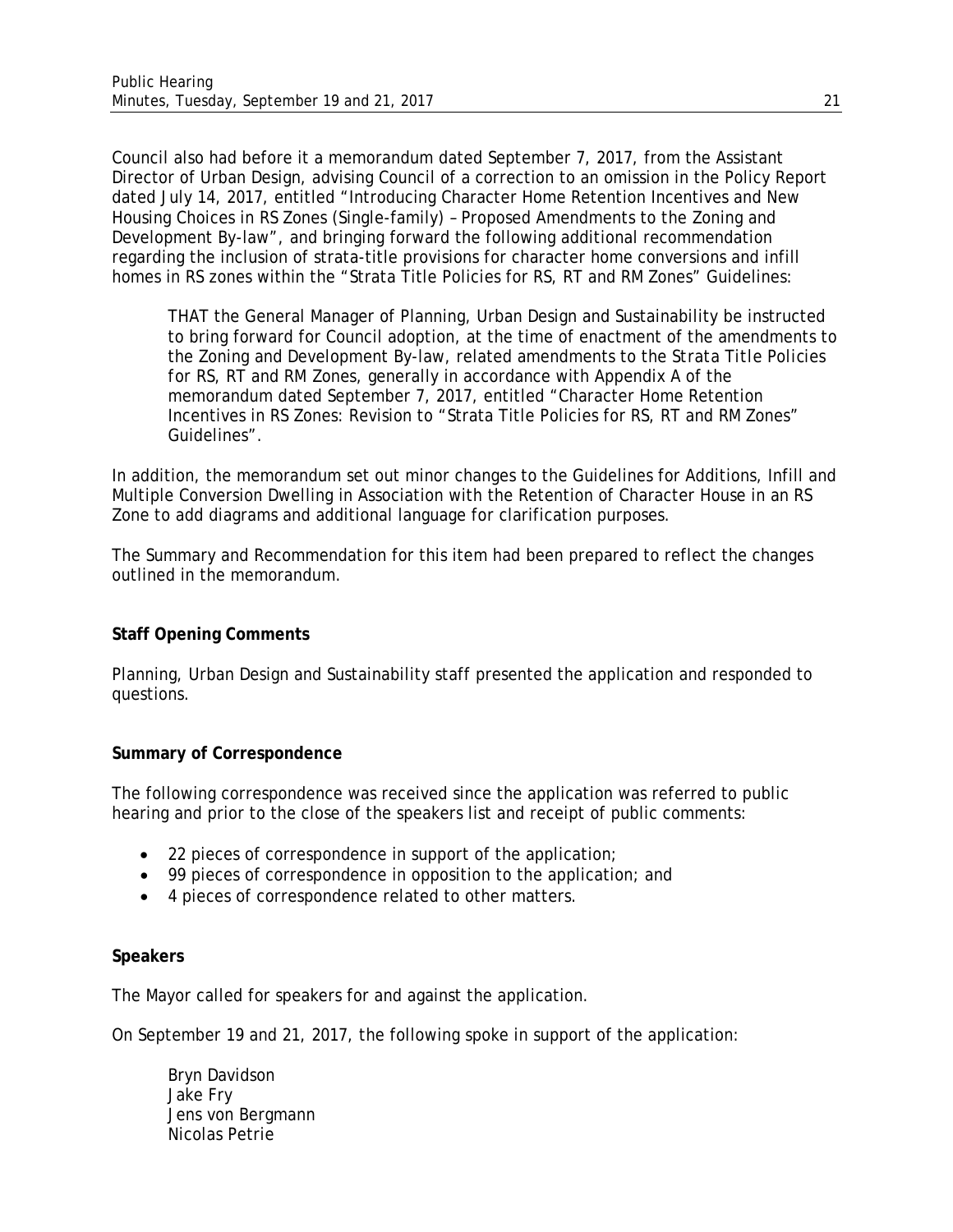Robert McNut Pelar Davidson Mark Battersby Doug Cooper Elizabeth Murphy Jim Bussey, Formwekrs Architectural

On September 19 and 21, 2017, the following spoke in opposition or expressed concerns related to various aspects of the application:

Marion Jamieson Dr. Brutton Mary Ann Cummings Caroline Adderson Susan Walker Joan Bunn Leslie Leader John Wang Penny Noble Sai Wah Mak Anthony Chu Robert Friesen Mike Chu Wesley Li Rochelle Davidson

*\* \* \* \* \**

*On September 19, 2017, Council recessed at 10:02 pm and reconvened on September 21, 2017, at 6:07 pm, to continue hearing speakers on Item 8.* 

*\* \* \* \* \**

On September 21, 2017, the speakers list and receipt of public comments closed at 8:39 pm.

REFERRAL MOVED by Councillor Deal SECONDED by Councillor Jang

> THAT discussion and decision on Item 8 be referred to the next Regular Council meeting on October 3, 2017, as Unfinished Business.

CARRIED UNANIMOUSLY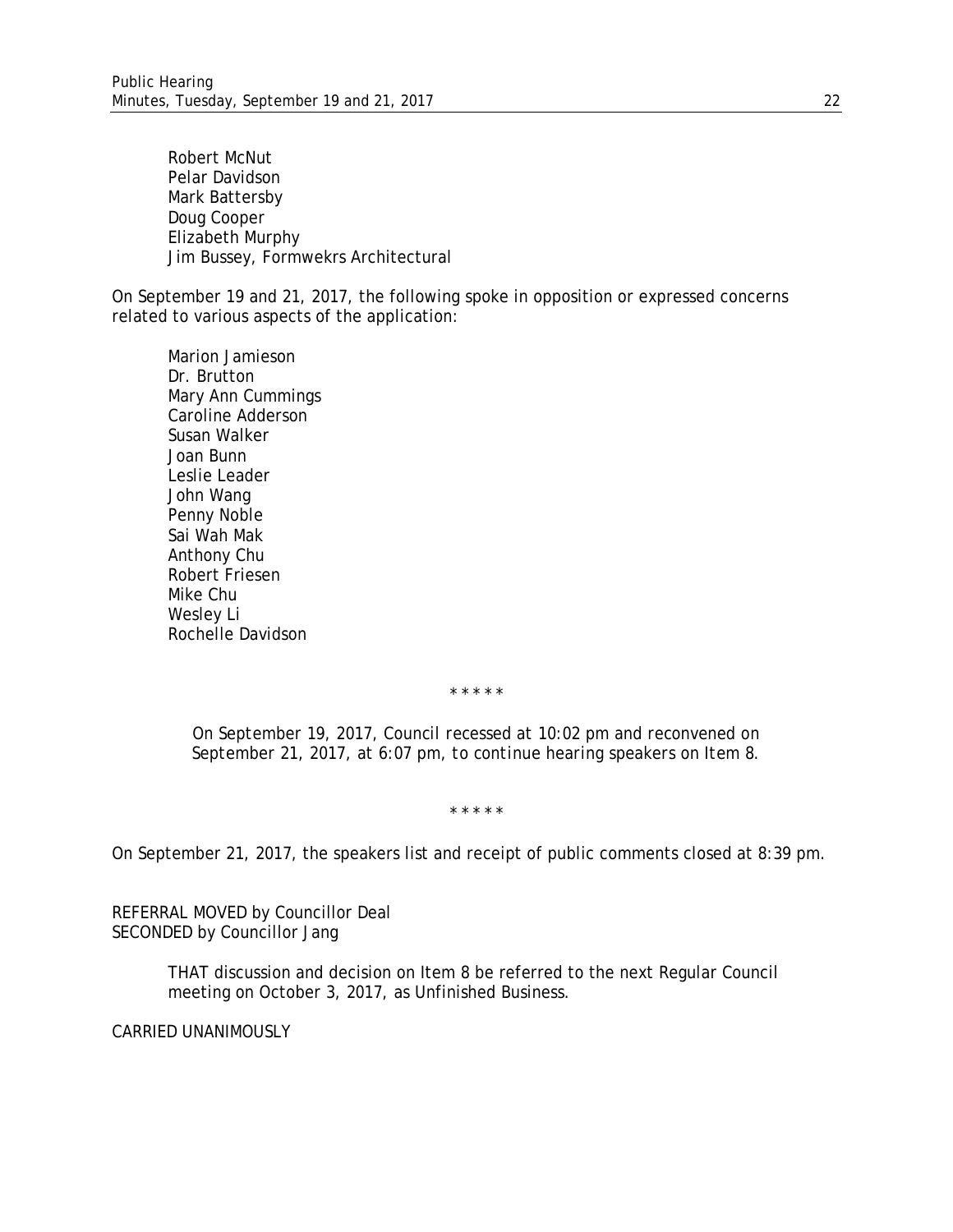## **9. REZONING: Increasing Housing Choice and Character Retention Incentives in the Mount Pleasant and Grandview-Woodland Communities – Proposed Amendments to the Zoning and Development By-law**

An application by the General Manager of Planning, Urban Design and Sustainability was considered as follows:

Summary: To amend the Zoning and Development By-law to increase opportunities for housing choice and provide additional incentives for the retention of character houses. If approved, the proposed changes would amend the RT-5, RT-5A, RT-5N and RT-5AN Districts Schedule; rezone certain areas from RT-4, RT-4N, RT-5A, RT-5AN, RS-1, RS-4 and RS-7, all to RT-5/5N; and amend the RT-6 District Schedule.

The General Manager of Planning, Urban Design and Sustainability recommended approval, subject to the conditions as set out in the Summary and Recommendation of the Public Hearing agenda.

Council also had before it the following for consideration:

- Memorandum dated September 7, 2017, from the Acting Assistant Director, Midtown Division, Planning, Urban Design and Sustainability, which summarized changes to the proposed by-laws and Guidelines, and noted the posted by-laws and Summary and Recommendation for this item had been prepared to reflect the changes outlined in the memorandum.
- Memorandum dated September 18, 2017, from the Acting Assistant Director, Midtown Division, Planning, Urban Design and Sustainability, which set out a revised Recommendation A for the Summary and Recommendation, to address correspondence received since referral, and to correct errors and omissions, including proposed amendments to the Draft By-law – Zoning and Development, as follows:
	- A. THAT the application to amend the Zoning and Development By-law in order to:
		- (i) Amend the RT-5, RT-5A, RT-5N and RT-5AN Districts Schedule generally as set out in Appendix A of the Policy Report dated July 13, 2017, entitled "Increasing Housing Choice and Character Retention Incentives in the Mount Pleasant and Grandview-Woodland Communities – Proposed Amendments to the Zoning and Development By-law", but subject to the revisions proposed after referral to public hearing as outlined in the memorandum dated September 7, 2017, except that:
			- a. In section 2, amend the definition of under-utilized lots to include the date of enactment and to exclude lots on the Vancouver Heritage Register;
			- b. Amend the RT-5 District Schedule of the Draft By-law – Zoning and Development as follows: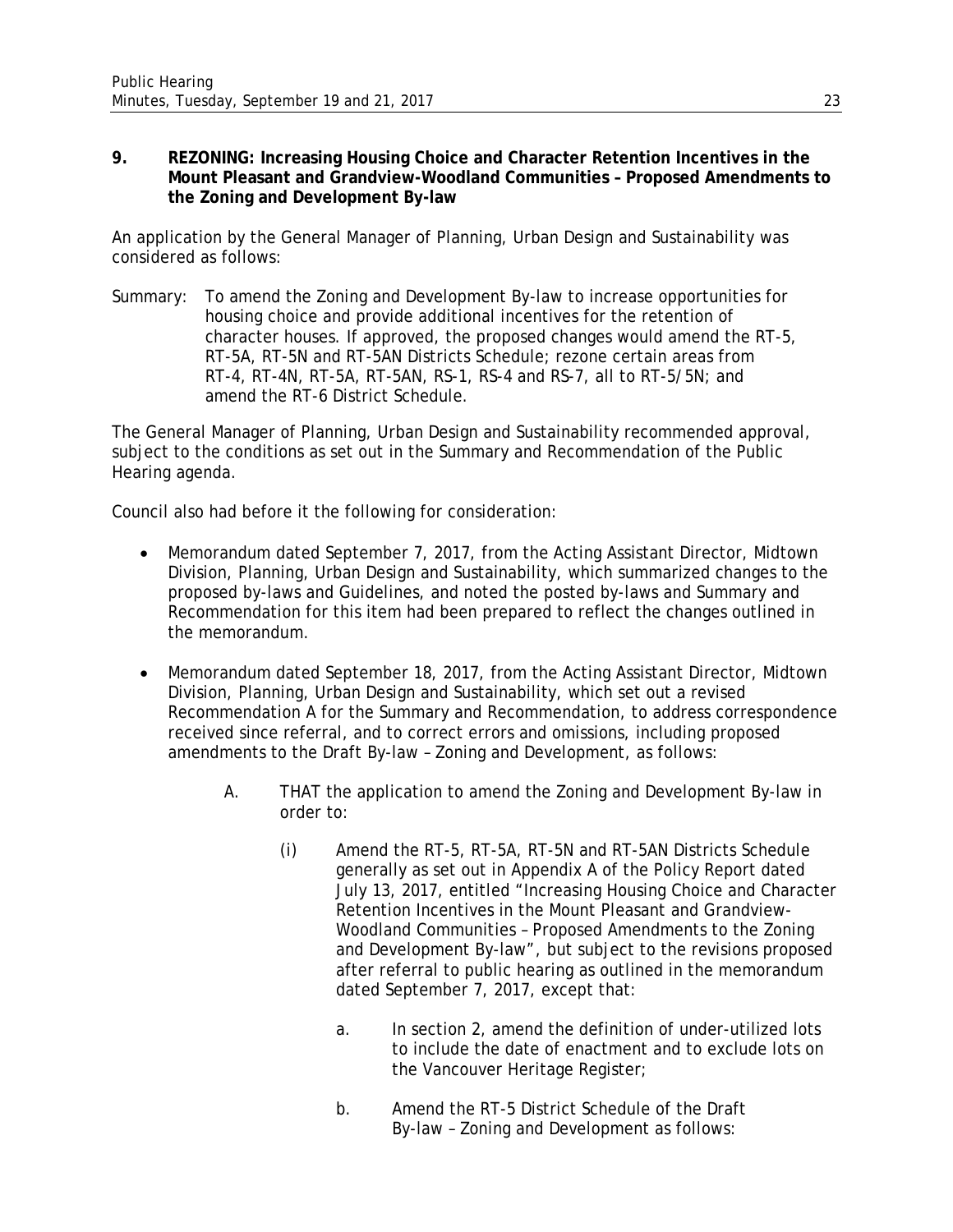- a. In section 4.17.1, include "One-Family Dwelling" and "One-Family Dwelling with Secondary Suite";
- b. In section 4.4.4, strike "or the Development Permit Board, as the case may be,";
- c. The "and" following the semicolon at the end of sections 4.7.1(b), 4.7.1(c)(i) and 4.7.2(a) is changed to an "or";
- d. In section 4.7.2, strike "an increase to the" and replace with "a";
- e. In sections 5.2 and 5.3 strike "Development Permit Board or the" and ", as the case may be,".
- c. Amend the RT-6 District Schedule of the Draft By-law – Zoning and Development as follows:
	- a. In section 4.4.4, strike "or the Development Permit Board, as the case may be,";
	- b. The "and" following the semicolon at the end of sections 4.7.1(b) and 4.7.2(a) is changed to an "or" $:$
- (iii) Rezone those areas shown outlined in bold on Schedule A of Appendix A of the same report from RT-4, RT-4N, RT-5A, RT-5AN, RS-1, RS-4 and RS-7, all to RT-5 and RT-5N; and
- (iv) Amend the RT-6 District Schedule generally as set out in Appendix A of the same report, but subject to the revisions proposed after referral to public hearing as outlined in the memorandum dated September 7, 2017;

in order to increase opportunities for housing choice and provide additional incentives for the retention of character houses, be approved.

• Memorandum dated September 20, 2017, from the Acting Assistant Director, Midtown Division, Planning, Urban Design and Sustainability, which set out proposed replacements to two Schedule A maps included in the Draft By-law – Zoning and Development, contained in Appendix A of the Policy Report dated July 13, 2017, entitled "Increasing Housing Choice and Character Retention incentives in the Mount Pleasant and Grandview-Woodland Communities – Proposed Amendments to the Zoning and Development By-law", and proposed a further recommendation bringing forward the corrected maps, as follows: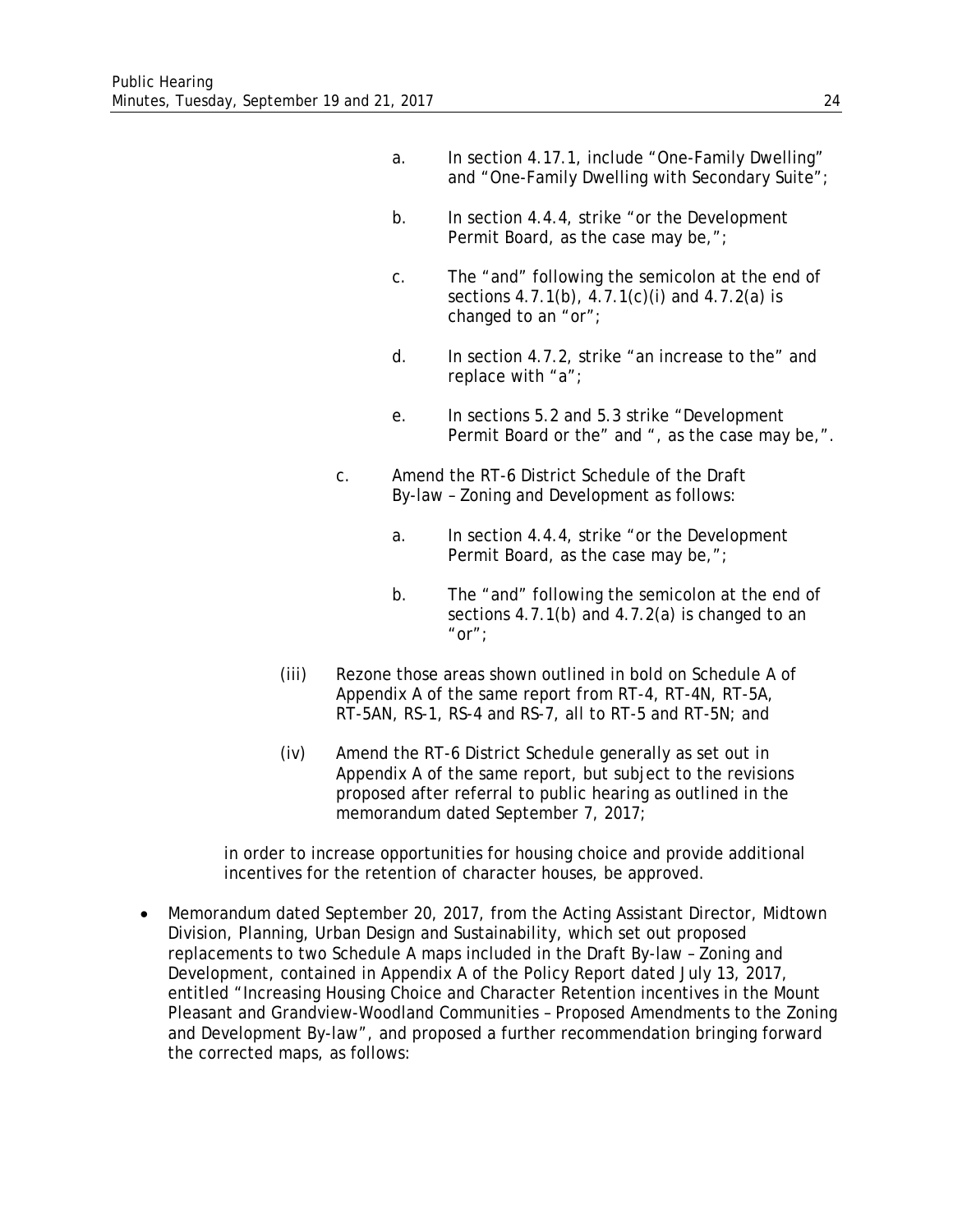THAT the draft by-law bringing forward Amendments to the Zoning and Development By-law Regarding the RT-5 and RT-6 District Schedules be amended as follows:

- (i) on Map 3 of 5 for the area identified to be rezoned from RS-1 to RT-5, remove two blocks on the south side of East 8th Avenue; and
- (ii) on Map 3 of 4 for the area identified to be rezoned from RT-4 to RT-5, remove the six blocks along East 1st Avenue, on the north and south sides.

## **Staff Opening Comments**

Planning, Urban Design and Sustainability staff presented the application and responded to questions.

#### **Summary of Correspondence**

The following correspondence was received since the application was referred to public hearing and prior to the close of the speakers list and receipt of public comments:

- 15 pieces of correspondence in support of the application;
- 28 pieces of correspondence in opposition to the application; and
- 1 piece of correspondence related to other matters.

#### **Speakers**

The Mayor called for speakers for and against the application.

The following spoke in support of the application:

Reilly Wood, Director, Abundant Housing Vancouver Bel Dadwal Turguy Tugali Sam Sharma Nicholas Petrie Stuart Smith

The following spoke in opposition or expressed concerns regarding various aspects related to the application:

Dana Cromie Celia Brauer Jason Skladan Gordon Rumohr Jaydene Cormier Stephen Bohus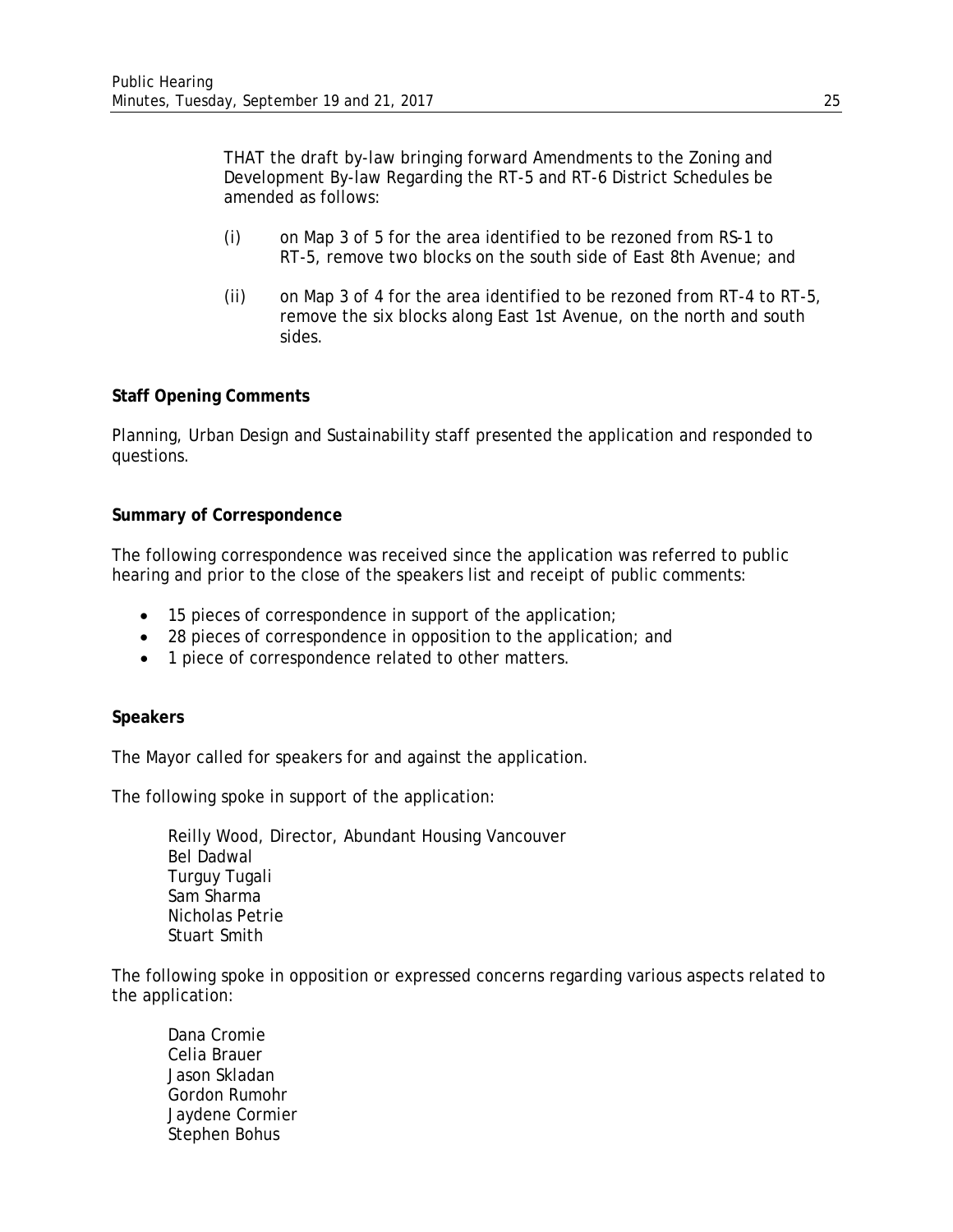Charles Miller Robert Chester Michael Kluckner Elizabeth Murphy Kevin Grzybowski

The speakers list and receipt of public comments closed at 10:31 pm.

\* \* \* \* \*

*At 10:12 pm, during the hearing of speakers on Item 9, it was* 

*MOVED by Mayor Robertson SECONDED by Councillor Deal*

> *THAT the meeting be extended to finish hearing from speakers and close receipt of public comments.*

*CARRIED UNANIMOUSLY AND BY THE REQURIED MAJORITY*

\* \* \* \* \*

REFERRAL MOVED by Mayor Robertson SECONDED by Councillor Deal

> THAT discussion and decision on Item 9 be referred to the Regular Council meeting on Tuesday, October 3, 2017, as Unfinished Business.

CARRIED UNANIMOUSLY

\* \* \* \* \*

*At 10:33 pm, Mayor Robertson declared a conflict of interest on Item 7 as he resides in a strata building that is potentially affected by this text amendment. He left the Council Chamber and Acting Mayor Louie assumed the Chair.*

\* \* \* \* \*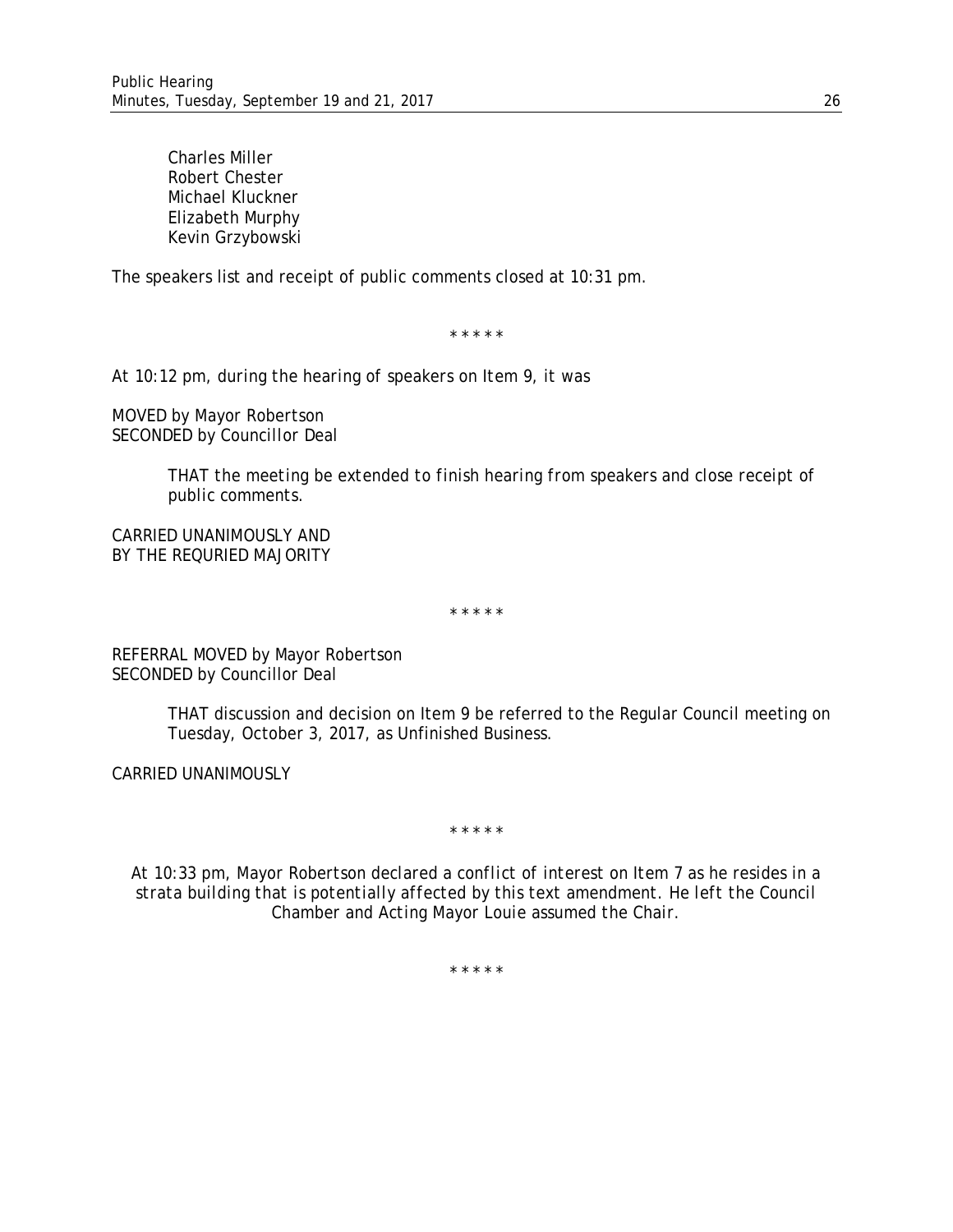## **7. TEXT AMENDMENT: Heritage Density Bank Update and Zoning Amendments to Support Heritage Conservation**

An application by the General Manager of Planning, Urban Design and Sustainability was considered as follows:

Summary: To amend the Zoning and Development By-law and the Downtown Official Development Plan to support heritage conservation, in zoning districts where density transfers are currently permitted through development permits (Downtown, West End, and Central Broadway), by allowing increases to the permitted floor area up to a maximum of 10 per cent to be available through amenity shares for heritage conservation.

The General Manager of Planning, Urban Design and Sustainability recommended approval, subject to the conditions as set out in the Summary and Recommendation of the Public Hearing agenda.

## **Summary of Correspondence**

The following correspondence was received since the application was referred to public hearing and prior to the close of the speakers list and receipt of public comments:

• 3 pieces of correspondence in support of the application.

#### **Speakers**

The Mayor called for speakers for and against the application and none were present.

#### **Council Decision**

MOVED by Councillor Deal SECONDED by Councillor Reimer

> A. THAT the application to amend the Zoning and Development By-law No. 3575, generally as outlined in Appendix A of the Policy Report dated July 13, 2017, entitled "Heritage Density Bank Update and Zoning Amendments to Support Heritage Conservation", to support heritage conservation by amending the C-3A, C-5, C-5A, C-6, RM-5, RM-5A, RM-5B, RM-5C, RM-5D Zoning District Schedules to allow increases to the permitted floor area up to a maximum of 10 per cent to be available through amenity shares for heritage conservation, be approved.